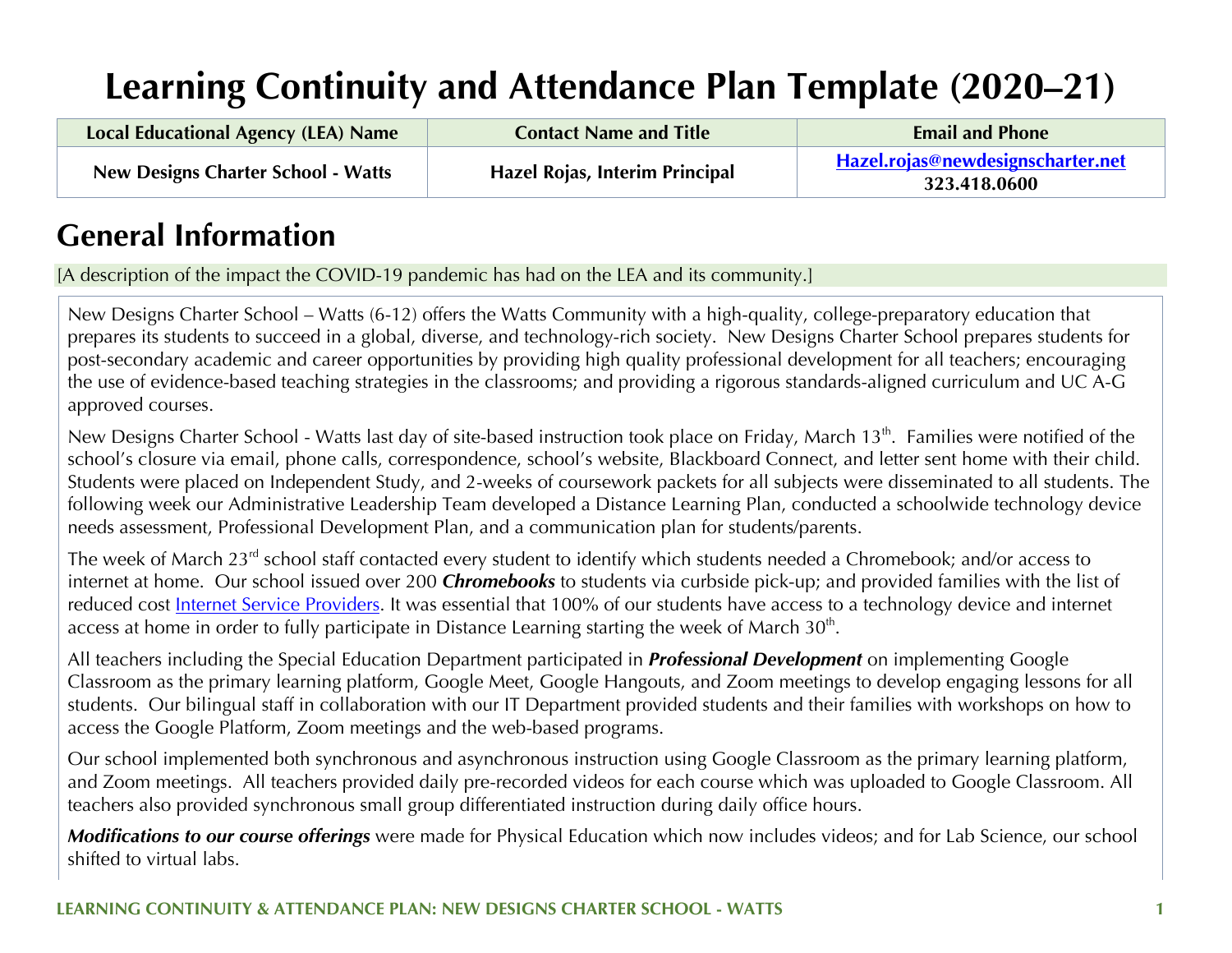For *Students with Disabilities* the RST teacher collaborated with General Education teachers in lesson planning and provided lessons via Google Classroom. The RST and Special Education and Teaching Assistants provided Students with Disabilities with appropriate accommodations and modifications according to the student's IEP. RSP teachers host daily office hours to provide students with additional academic support and differentiated instruction using Google Classroom. Our SPED Team contacted parents of Students with Disabilities to inform them of the educational services to be provided.

All teachers and Intervention teachers provided daily office hours for any student that required additional *academic support* or intervention. iReady intervention was provided for all students for ELA and Mathematics. Our counselors provide students with *socialemotional and counseling* services via Zoom meetings.

Our staff *communicated* with students/families on a regular basis using Google Classroom, PowerSchool Parent Portal, and Blackboard Communication, phone calls, email's and updates posted on the school's website. In addition, our school staff and Principal continued to host SSC, ELAC and Coffee with the Principal virtually. All teachers were tasked with monitoring student attendance on a daily basis using Google Classroom.

The impact that COVID19 has had on our school and community is significant. In view of the lack of physical interaction with teachers as well as the reduction in instructional time, students suffered a learning loss that may take a few years to remedy. In view of the problem, we provided teachers with advanced and extended training with more resources during the summer of 2020. The community also suffered a loss of income through the closure of businesses and loss of jobs. We know that children will be impacted the most and so we have begun to serve meals to families. There has also been an increase in homelessness in Los Angeles that will surely impact our families. Homeless students are provided with supplies and physical copies of assignments. We have also provided our parents with resources within the community that will help them get by. The impact on the mental health and social well-being of our staff and students has been real and therefore we are conducting surveys, providing trauma-informed training, and other resources that will help our community to cope with the situation.

## **Stakeholder Engagement**

[A description of the efforts made to solicit stakeholder feedback.]

New Designs Charter School - Watts utilized a variety of strategies and activities to engage its stakeholders in the process of creating and improving the Learning Continuity and Attendance Plan. Students, parents, teachers, administrators, the governing board and other members of the community were all consulted or included in this process to contribute valuable information to the final product. Since school closures in March 2020, New Designs Charter School - Watts increased its connections and communication levels with its stakeholders in order to inform and get feedback focused on maintaining the high quality rigorous instruction it provided when schools were open to in-person instruction. Extensive outreach through all possible media formats was employed to cultivate contacts and develop feedback processes that are so critical during these unusual circumstances. The following processes and activities were used to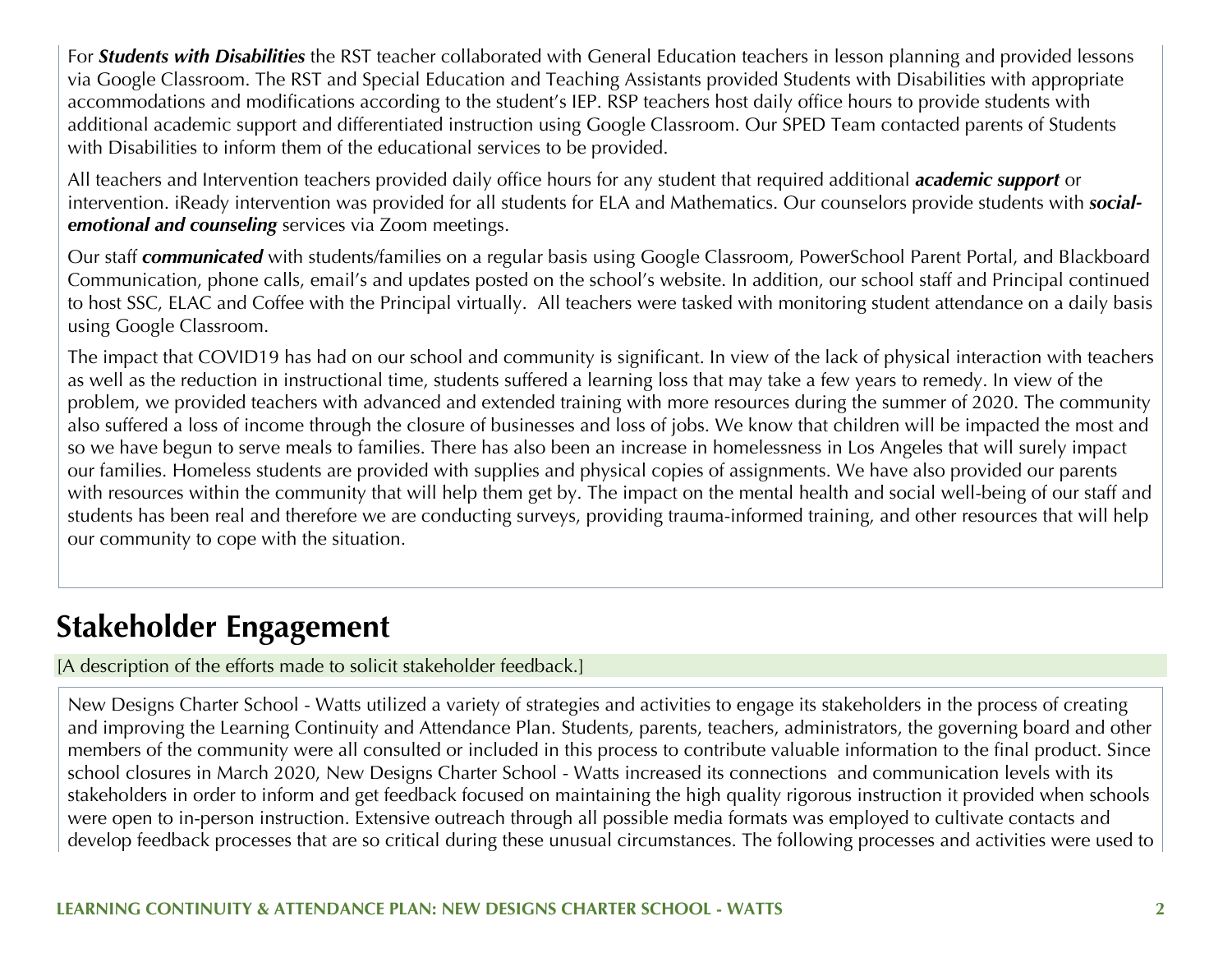inform stakeholders and gather inputs and other feedback as well. In all cases communication was in English and Spanish which are the two principal languages of the community and stakeholders the school serves.

#### **SURVEYS**

- March 2020: Student, teacher and staff climate survey was administered
- April/May: Student & Staff COVID-19 Distance Learning Survey was administered
- May: Parent survey Return to school
	- 20% prefer in-person; 22% prefer in-person if only a few students were on campus at a time; 40% prefer distance learning; and 18% were unsure.
	- In the case health authorities would allow the opening of all schools: 60% prefer in-person; 40% prefer distance learning
- September: Parent, Teacher and Student Learning Plan Survey administered (results pending)

#### **PARENT TOWNHALL MEETINGS**

- June 4<sup>th</sup>: Discussion and input on Distance Learning Plan for 2020-21; identify remote learning issues for Middle School
- June 5<sup>th</sup>: Discussion and input on Distance Learning Plan for 2020-21; identify remote learning issues for HS
- July  $30^{th}$ : Townhall meeting
- July 31<sup>st</sup>: Middle & High School Orientation Student & Parent Orientation
- August 5<sup>th</sup>: Launching of the 2020-21 school year
- August  $12^{th}$ : Distance Learning Plan presentation
- August 18<sup>th</sup>: First day of School Assembly
- August 21<sup>st</sup>: Recognition Student of the Week

#### **FAMILY & STUDENT MEETINGS**

- May 18, 21, 29, and Sept 9<sup>th</sup>: Online (Zoom) LACC Distance Learning curriculum and application meetings; Distance learning issues and feedback on individual learning between teachers and parents.
- July  $29^{th}$ : Parent Focus Group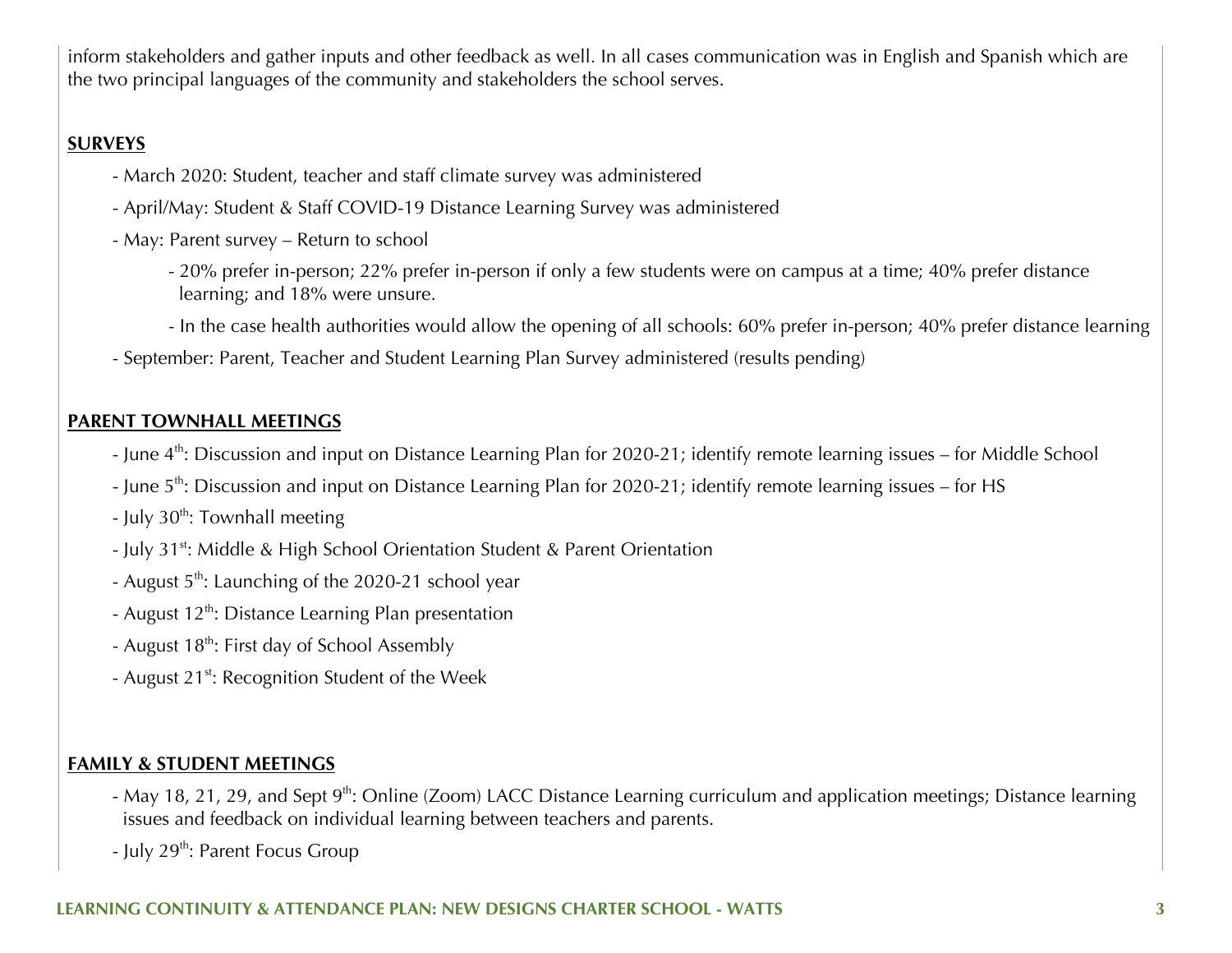#### **SSC/ELAC MEETINGS**

- Zoom meeting: Development of a Comprehensive Needs Assessment, SPSA, Social-emotional learning, summative evaluations and parent participation in learning.
	- SSC: 5/20, 6/10
	- ELAC: 5/13, 6/17

#### **COFFEE WITH THE PRINCIPAL**

- June  $3^{rd}$ : Zoom meetings – to inform families of remote learning and gather input and feedback

#### **BLACKBOARD BLASTS TO PARENTS**

- April – August: Provided updates, links to surveys, and return to school

#### **STUDENT TOWNHALL & CHECK-IN MEETINGS**

 $-$  July 24<sup>th</sup>: Orientation and distance learning (via zoom and teleconference facility

#### **STAFF DEVELOPMENT MEETINGS**

– April – August: distance learning, curriculum, SEL (via zoom and teleconference facility

#### **GOVERNING BOARD MEETINGS**

– March – August: Board meetings were held in accordance with Brown Act requirements and over time they covered distance learning, return to school, curriculum, connectivity and access to computers and internet

#### **COMMUNITY PARTNERSHIP MEETINGS**

- June 25<sup>th</sup>: Meet & Greet: Los Angeles Southwest College Partnership
- August 18<sup>th</sup>: Meet & Greet: Think Together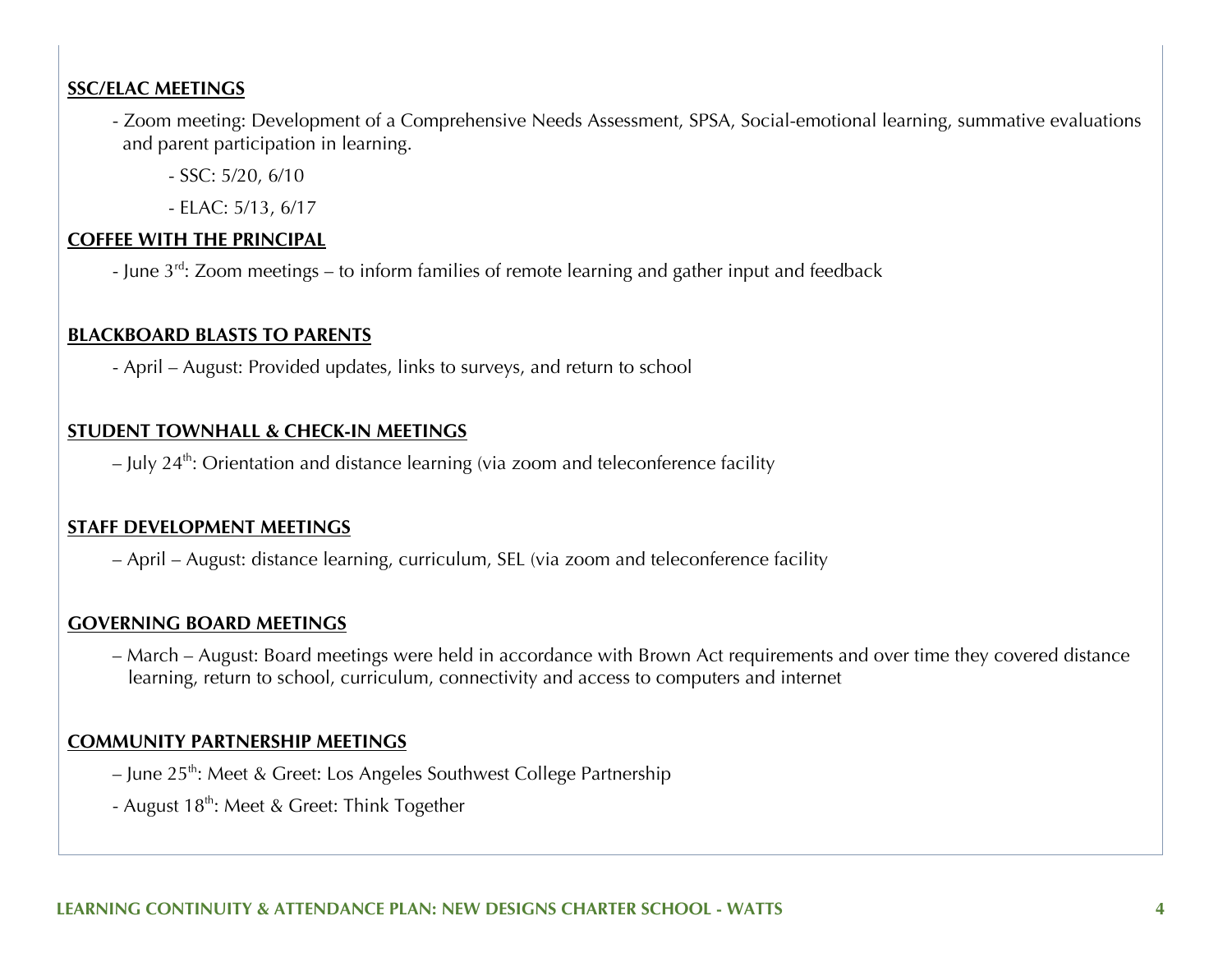#### [A description of the options provided for remote participation in public meetings and public hearings.]

New Designs Charter School - Watts provided stakeholders the following options for remote participation and accessibility in public hearings and public meetings with the Governing Board for the review and adoption of the Learning Continuity and Attendance Plan. The Zoom platform is used for all meetings and hearings with stakeholders, and are provided options for remote participation via a link to the Zoom meeting or calling in by phone. Interpreter services are available to ensure equitable access and a voice for our Spanish speaking families.

- Governor's Executive Order N-29-20 allows Governing Board to hold public meetings via teleconferencing and make public meetings accessible telephonically or otherwise electronically to all members of the public.
- The Learning Continuity and Attendance Plan was uploaded to the school's website at least 72 hours prior to the *Public Hearing* for review and comment by members of the public. The agenda for the public hearing was posted at least 72 hours before the public hearing.
- Our school provided stakeholders with options for remote participation including the date, time of the meetings via Zoom or telephone; and translator services were available for those who speak languages other than English for both the Public Hearing and the *Board adoption of the Learning Continuity and Attendance Plan* as a non-consent item with the school's Governing Board.
- Our school also provided stakeholders with opportunities to provide feedback on the Learning Continuity & Attendance Plan prior to the Public Hearing by submitting their comment to the school.
- All stakeholders including families were also notified of these meeting dates, and options for remote participation and a link to the document for review via Remind App, school's website, and/email.

#### **BOARD MEETING DATES:**

**Date of Public Hearing: September 26, 2020**

**Date of (Adoption) Public Meeting: September 29, 2020**

[A summary of the feedback provided by specific stakeholder groups.]

Parents expressed they understood circumstances the school was operating under with COVID. On the return to school survey, about 40% of our parents indicated they would not send their students to campus if school reopened to in-person instruction as opposed to 20% who said yes.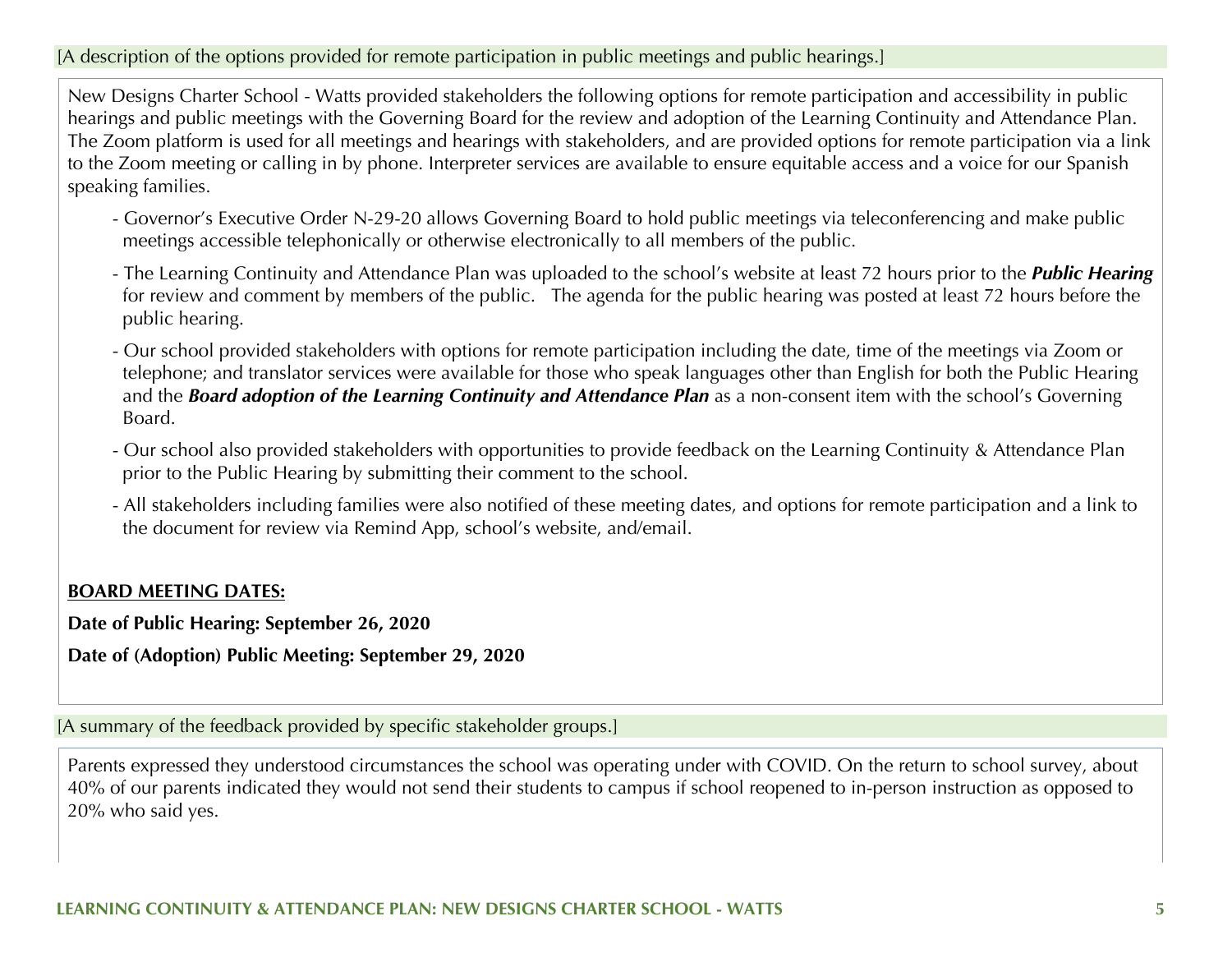A sizable percentage was unsure needing assurance on COVID-19 proofing of the school and clear procedures of dealing with infections within the returning population. Parents also wanted assurances on the quality of the distance learning program and progress of their children. Parents, teachers and students' responses exhibited heightened levels of worry and stress because of the uncertainty of the COVID-19 situation.

Teachers expressed the need for increased levels of empathy for students; and applying appropriate social emotional activities to their lessons.

[A description of the aspects of the Learning Continuity and Attendance Plan that were influenced by specific stakeholder input.]

As a result of the feedback and input from stakeholders the following were implemented in the development of the Learning Continuity and Attendance Plan:

- Inclusion of SEL (Advisory and throughout the day)
- Assembly (weekly) recognition of students/Assemblies
- Addition of Bitmoji
- Strategies to increase student engagement
- rigorous grading policy
- DL vs In-person
- Trainings for students re: use of technology, setting expectations (student and parent expectations)
- Improved methods of communication
- Increase in rigor for instruction for DL (created pacing guides for DL)

## **Continuity of Learning**

## **In-Person Instructional Offerings**

[A description of the actions the LEA will take to offer classroom-based instruction whenever possible, particularly for students who have experienced significant learning loss due to school closures in the 2019–2020 school year or are at a greater risk of experiencing learning loss due to future school closures.]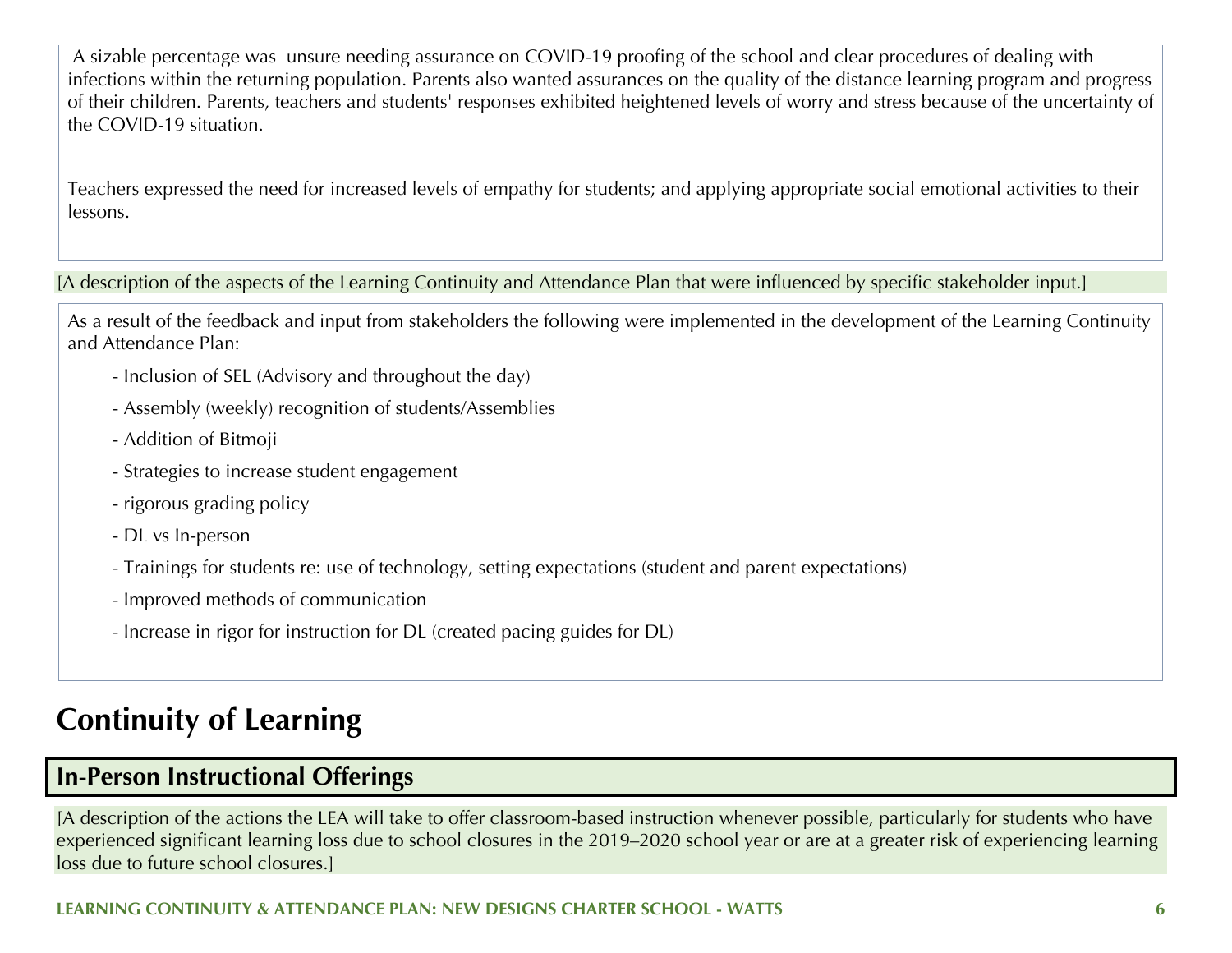New Designs Charter School - Watts started the 2020-2021 school year with 100% of students participating in distance learning (Phase #1). NDCS – Watts is situated in Los Angeles County, which is currently designated as 'Widespread' County risk level, the strictest level, where most non-essential indoor business operations are closed. Schools in the Widespread (purple) tier are not permitted to reopen for in-person instruction, unless they receive a waiver from their local health department, which is only applicable to schools that serve grades TK-6. Schools can reopen for in-person instruction once their county has been in the Substantial (red) tier for at least two weeks. Schools must follow the CDPH COVID-19 Industry guidelines when they reopen or if they have to close again.

New Designs Charter School - Watts will follow the safe reopening guidelines of the following organizations:

- CA Department of Public Health (CDPH)
- CA Department of Education (CDE)
- Los Angeles County Department of Public Health (LACDPH)
- Los Angeles County Office of Education (LACOE)
- OSHA

Once it is safe to do so, New Designs Charter School - Watts will transition to Phase 2 - a blended model (hybrid in-person and distance learning). Our students will be assigned to Cohort A, B or C. Two of the 3 cohorts will alternate with in-person and distance learning, while one cohort will remain full distance learning. For the Hybrid Model comprised of in-person and distance learning, students will be divided into 3 Cohorts (A/B/C) for scheduling purposes. It is a combination of face-to-face instruction with distance learning. The school will work with parents to ensure siblings are in the same cohort. Schedule will be as follows:

- Monday & Wednesday Cohort A: in-person instruction; Cohort B & C: distance learning
- Thursday & Thursday Cohort B: in-person; Cohort A & C: distance learning
- Friday: All cohorts in distance learning with synchronous and asynchronous instruction

- Cohort C: 100% Distance Learning

| <b>HYBRID LEARNING SCHEDULE</b> |                             |                  |                  |                  |                     |
|---------------------------------|-----------------------------|------------------|------------------|------------------|---------------------|
|                                 | <b>MONDAY</b>               | <b>TUESDAY</b>   | <b>WEDNESDAY</b> | <b>THURSDAY</b>  | <b>FRIDAY</b>       |
| <b>COHORT A</b>                 | <b>IN-PERSON</b>            | DL               | <b>IN-PERSON</b> | DL               | <b>IN-PERSON/DL</b> |
| <b>COHORT B</b>                 | <b>DL</b>                   | <b>IN-PERSON</b> | DL               | <b>IN-PERSON</b> | <b>IN-PERSON/DL</b> |
| <b>COHORT C</b>                 | 100% DISTANCE LEARNING (DL) |                  |                  |                  |                     |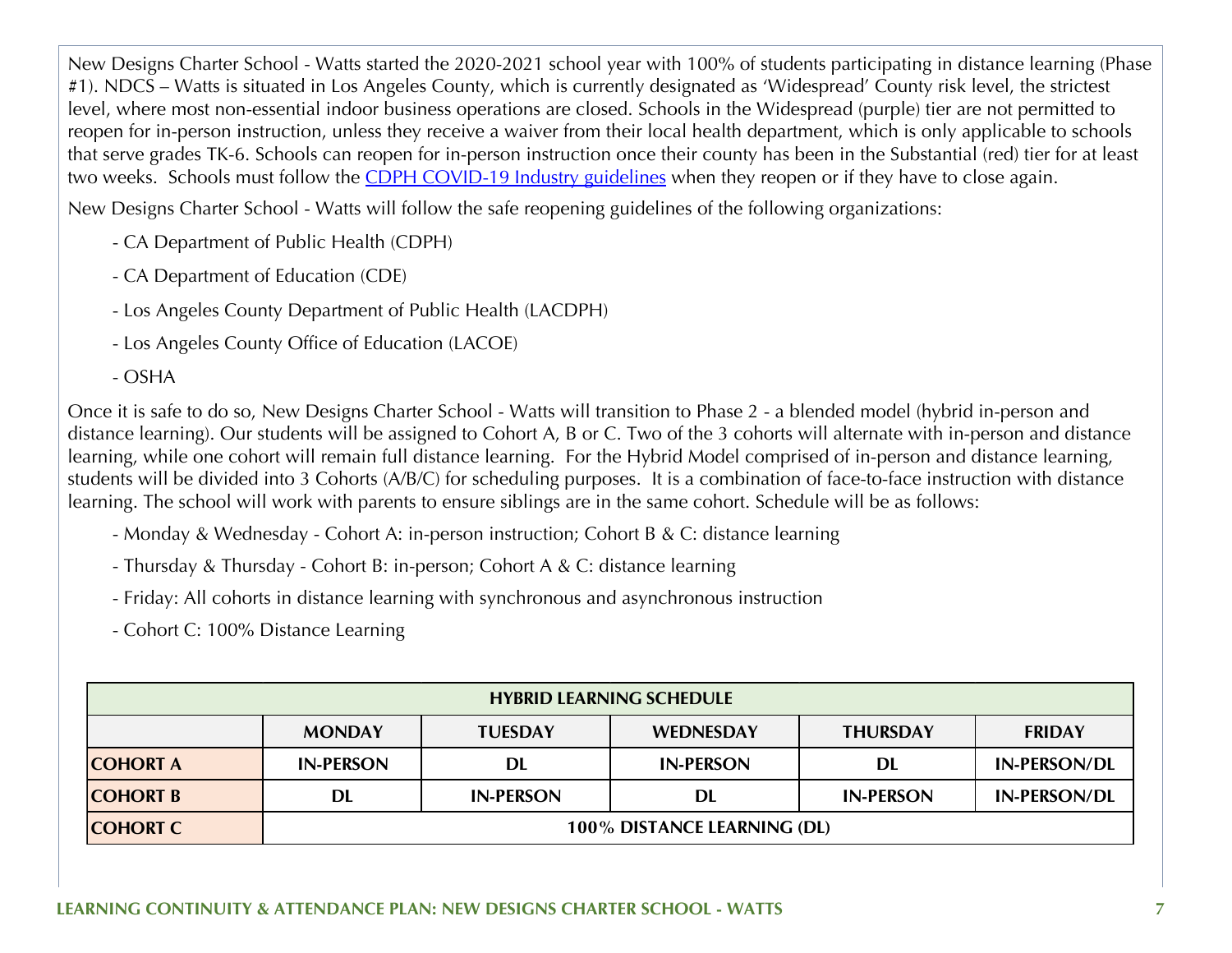The hybrid model will include small class sizes to accommodate the physical distancing protocols. We believe this is the model that will ensure the safest approach to reopening schools physically once we are able to do so. This model is designed to seamlessly transition students back to campus once it is safe to do so.

All core courses will be taught via synchronous (s) "live" instruction followed by a support/intervention course that will be taught via asynchronous (a) instruction, as noted below. **NOTE**: (S) denotes "Synchronous;" and (A) "asynchronous"

All students in high school will have access to UC A-G approved courses whether in-person or via distance learning.

|                   | <b>HYBRID LEARNING SCHEDULE: M/W &amp; T/TH</b> |                                    |                    |                                        |                     |
|-------------------|-------------------------------------------------|------------------------------------|--------------------|----------------------------------------|---------------------|
| <b>TIME</b>       | <b>INSTRUCTIONAL</b><br><b>MINUTES</b>          | M/W                                | <b>TIME</b>        | <b>INSTRUCTIONAL</b><br><b>MINUTES</b> | T/TH                |
| $8:00 - 8:50$ AM  | $\bf{0}$                                        | <b>OFFICE HOURS</b>                | 8:00 8:50 AM       | $\bf{0}$                               | <b>OFFICE HOURS</b> |
| $9:00 - 9:30$ AM  | 30                                              | <b>ADVISORY</b>                    | $9:00 - 10:00$ AM  | 60                                     | <b>PERIOD 4</b>     |
| $9:30 - 9:45$ AM  | $\bf{0}$                                        | <b>BREAK</b>                       | $10:00 - 10:15$ AM | $\bf{0}$                               | <b>BREAK</b>        |
| $9:45 - 10:55$ AM | 70                                              | <b>PERIOD1</b>                     | $10:15 - 11:15$ AM | 60                                     | <b>PERIOD 5</b>     |
| 10:55 - 11:10 AM  | $\bf{0}$                                        | <b>BREAK</b>                       | $11:15 - 11:30$ AM | $\bf{0}$                               | <b>BREAK</b>        |
| 11:10-12:20 AM    | 70                                              | <b>PERIOD 2</b>                    | 11:30 - 12:30 PM   | 60                                     | <b>PERIOD 6</b>     |
| 12:20 - 12:50 PM  | $\mathbf{0}$                                    | <b>LUNCH</b>                       | $12:30 - 1:00$ PM  | $\bf{0}$                               | <b>LUNCH</b>        |
| $12:50 - 2:00$ PM | 70                                              | <b>PERIOD 3</b>                    | $1:00 - 2:00$ PM   | 60                                     | <b>PERIOD 7</b>     |
| 2:00-2:30 PM      | $\bf{0}$                                        | <b>OFFICE HOURS</b>                | 2:00 - 2:30 PM     | $\bf{0}$                               | <b>OFFICE HOURS</b> |
|                   | 240                                             | <b>TOTAL INSTRUCTIONAL MINUTES</b> |                    | 240                                    |                     |

#### **LEARNING CONTINUITY & ATTENDANCE PLAN: NEW DESIGNS CHARTER SCHOOL - WATTS 8**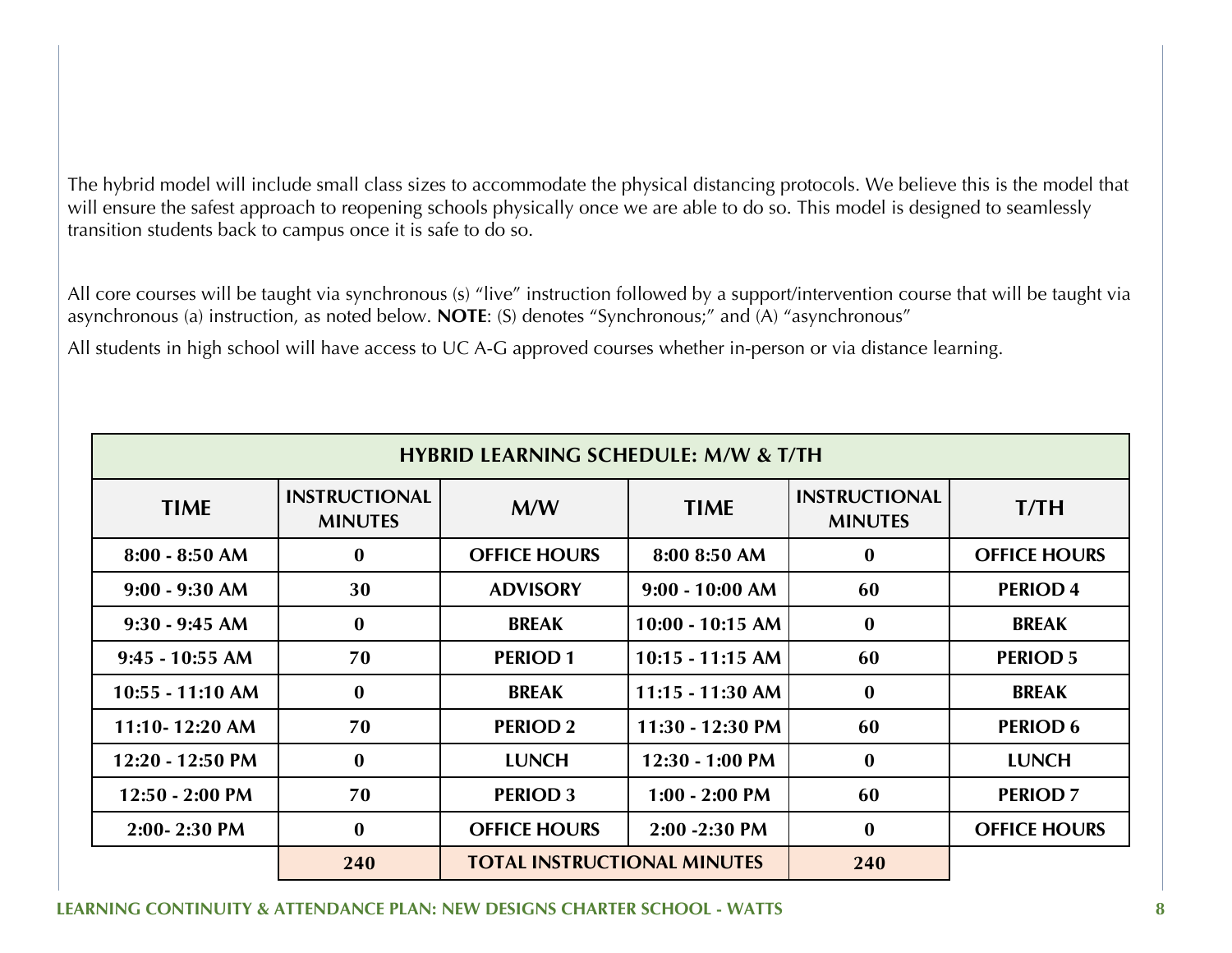|                           |                                        | <b>HYBRID LEARNING: FRIDAY A/B SCHEDULE</b> |                    |                                        |                          |
|---------------------------|----------------------------------------|---------------------------------------------|--------------------|----------------------------------------|--------------------------|
| <b>TIME</b>               | <b>INSTRUCTIONAL</b><br><b>MINUTES</b> | <b>FRIDAY: A</b>                            | <b>TIME</b>        | <b>INSTRUCTIONAL</b><br><b>MINUTES</b> | <b>FRIDAY: B</b>         |
| $8:00 - 9:00$ AM          | $\bf{0}$                               | <b>PROF. DEVELOPMENT</b>                    | $8:00 - 9:00 AM$   | $\bf{0}$                               | <b>PROF. DEVELOPMENT</b> |
| $9:00 - 9:35$ AM          | 35                                     | <b>ADVISORY</b>                             | $9:00 - 9:50$ AM   | 50                                     | <b>PERIOD 4</b>          |
| $9:35 - 9:45$ AM          | $\bf{0}$                               | <b>BREAK</b>                                | $9:50 - 10:00$ AM  | $\bf{0}$                               | <b>BREAK</b>             |
| $9:45 - 10:40$ AM         | 55                                     | <b>PERIOD 1</b>                             | $10:00 - 10:50$ AM | 50                                     | <b>PERIOD 5</b>          |
| 10:40 - 10:50 AM          | $\bf{0}$                               | <b>BREAK</b>                                | $10:50 - 11:00$ Am | $\bf{0}$                               | <b>BREAK</b>             |
| 10:50 - 11:45 AM          | 55                                     | <b>PERIOD 2</b>                             | $11:00 - 11:50$ AM | 50                                     | <b>PERIOD 6</b>          |
| $11:45 - 12:15$ PM        | $\bf{0}$                               | <b>LUNCH</b>                                | $11:50 - 12:20$ PM | $\bf{0}$                               | <b>LUNCH</b>             |
| $12:15 - 1:10 \text{ PM}$ | 55                                     | <b>PERIOD 3</b>                             | $12:20 - 1:10 PM$  | 50                                     | <b>PERIOD 7</b>          |
| $1:10 - 1:20$ PM          | $\bf{0}$                               | <b>BREAK</b>                                | $1:10 - 1:20$ PM   | $\bf{0}$                               | <b>BREAK</b>             |
| $1:20 - 2:00$ PM          | 40                                     | <b>ASSEMBLY</b>                             | $1:20 - 2:00$ PM   | 40                                     | <b>ASSEMBLY</b>          |
|                           | 240                                    | <b>TOTAL INSTRUCTIONAL MINUTES</b>          |                    | 240                                    |                          |

All students have been provided with a Chromebook device; and Wi-Fi hotspots for those who lack adequate connectivity at home; in order for all students to have full access of the school's curricular and instructional program. Tech support will be available via phone or in-person by appointment to maintain social distancing safety protocols.

New Designs Charter School - Watts has implemented a Systematic Cycle of Assessments that include:

- iReady ELA & Math: 2 times/year for Gr. 6-8
- Study Island Reading Assessment: 3 times/year for Gr 6-12

#### **LEARNING CONTINUITY & ATTENDANCE PLAN: NEW DESIGNS CHARTER SCHOOL - WATTS 9**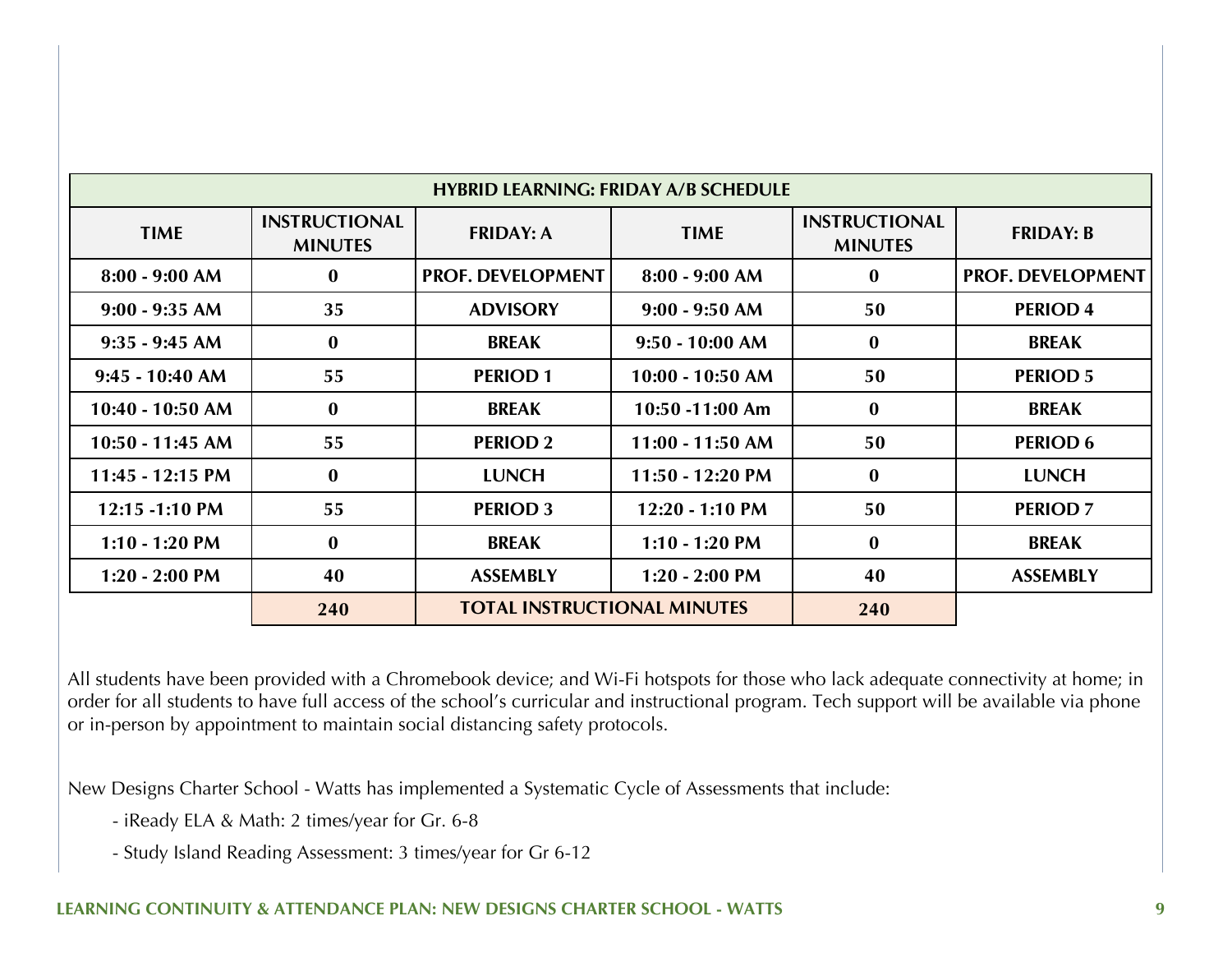- ICA's 2 times/year for Gr. 6-12

- Achieve 3000 for EL: 2 times/year (Reading Lexile Levels)

In-person instruction will result in reduced class sizes. Classrooms will be staffed with a credentialed teacher and Instructional Assistant and/or other support staff during the instructional day to provide additional differentiated instruction. Teachers will also hold office hours. To continue to develop English learner language skills, teachers will provide daily comprehensive English Language Development. Designated English Language Development "first teaching" will be provided through synchronous instruction via small groups differentiated by proficiency level.

#### **SOCIAL-EMOTIONAL**

New Designs Charter School - Watts will implement Social and emotional learning that focuses on relationships management, selfmanagement, self-efficacy and social awareness will be provided by school counselor during weekly Advisory classes, to ensure the development of student learning and competency. Middle school SEL utilizes the **School** Connect curriculum while high school utilizes Second Step Curriculum. The SEL will equip students with skills, attitudes and values that help them navigate and address stress, anxiety, and traumatic situations.

#### **HEALTH & SAFETY**

The health and safety of our students and staff is of utmost importance. New Designs Charter School - Watts is committed to ensuring a safe environment that is conducive to teaching and learning and provides the assurance to the school community that everyone will be safe. When reopening our campuses to students and staff, we will adhere to all the health and safety guidelines provided by the CDC, the state of California, and the Los Angeles County Health Department. We will also monitor the state watchlist and determine when it is safe to reopen our campus. This phase of our campus opening will be a hybrid of in-person and remote learning.

The safety measures will include reducing the number of students on campus at any time, banning assemblies and large gatherings and suspending sporting activities where necessary. Other critical safety measures will include physical distancing, mask wearing procedures, hand washing, hand sanitizers and temperature checks. Safety protocols that promote health and safety in the classrooms will also include the rearrangement or the installation of barriers that meet the physical distancing requirements or curtail the spread of the virus. Air-filters will be changed more frequently than required. Appropriate signs that promote physical distancing and healthy practices will be placed throughout. Physical Education activities will be modified to ensure that it is safe. Training in safety procedures will be provided to all students and staff. Cleaning and disinfecting of surfaces, classrooms will be conducted throughout the day and after the close of the school day. Students will have the option of remote learning. Full in-person learning will only happen when it is completely safe to do so.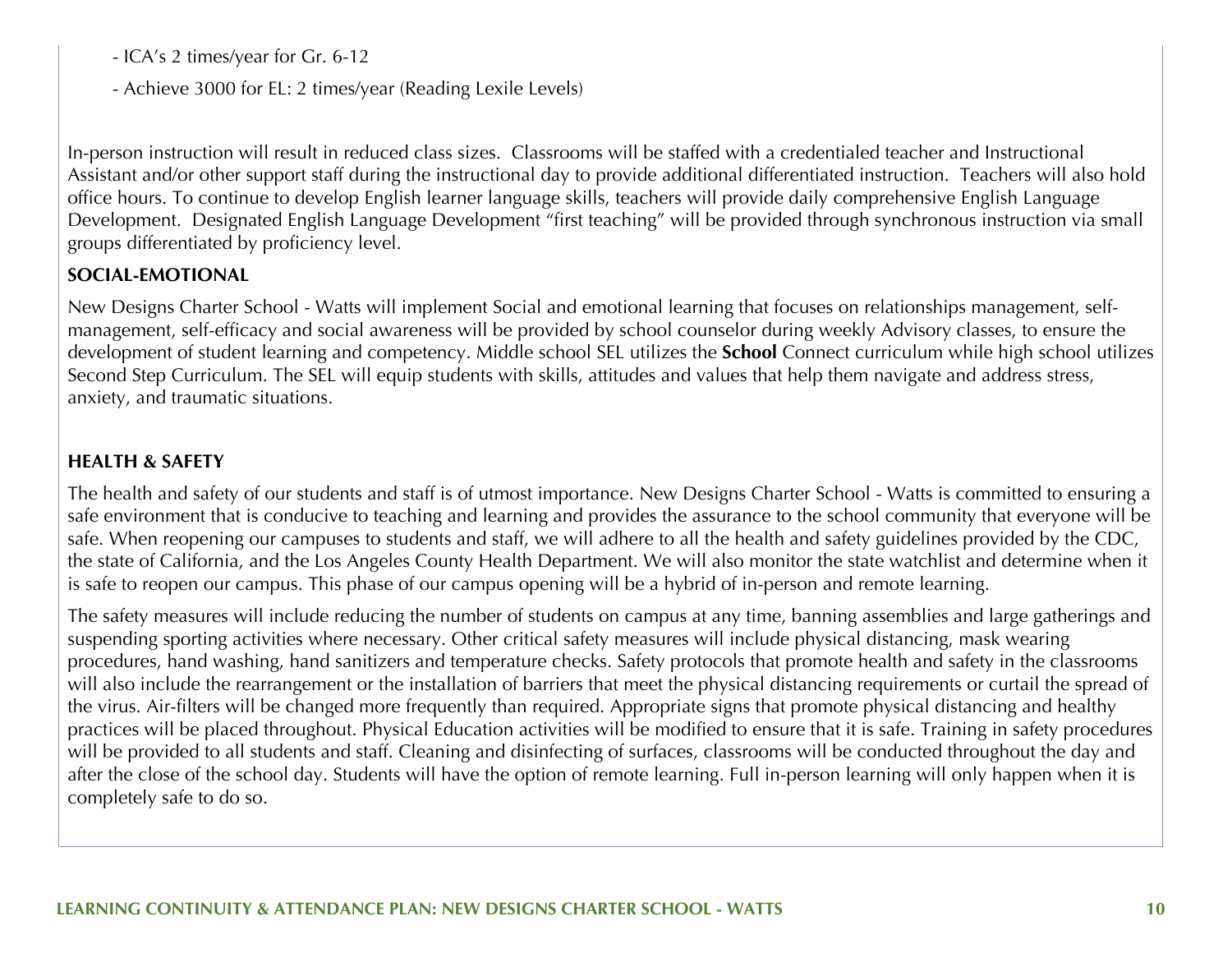## **Actions Related to In-Person Instructional Offerings**

| <b>Description</b>                                                                                                                                                                                                                                                                                                                                                                                                       | <b>Total Funds</b> | <b>Contributing</b> |
|--------------------------------------------------------------------------------------------------------------------------------------------------------------------------------------------------------------------------------------------------------------------------------------------------------------------------------------------------------------------------------------------------------------------------|--------------------|---------------------|
| Principal & Teacher salaries for in-person and distance learning                                                                                                                                                                                                                                                                                                                                                         | \$1,656,607        | *Y                  |
| Our school will provide at least 265 instructional minutes Monday – Thursday (240 instructional minutes<br>on Fridays); and 180 instructional days that exceeds the state's requirement of 175 days; and 240 daily<br>instructional minutes.                                                                                                                                                                             |                    |                     |
| All teachers participated in 4-weeks (of intensive summer professional development prior to the start of the<br>2020-21 school year, weekly professional development during the academic year; for all teachers focused<br>on data analysis of student work and assessment; and developing plans to improve student achievement<br>across all student groups, and accelerate student learning, during the academic year. |                    |                     |
| $\vert$ * 10% of salaries will be funded with LCFF Supplemental & Concentration funds (contributing column)<br>and the remaining 85% with LCFF Base Funds. Total amount funded with LCFF S&C: \$165,660                                                                                                                                                                                                                  |                    |                     |
| Procurement of PPE equipment, additional supplies, materials, partitions, janitorial services for personal<br>protection, hygiene, health & safety and disinfecting classrooms, school equipment, etc.                                                                                                                                                                                                                   | \$212,539          | N                   |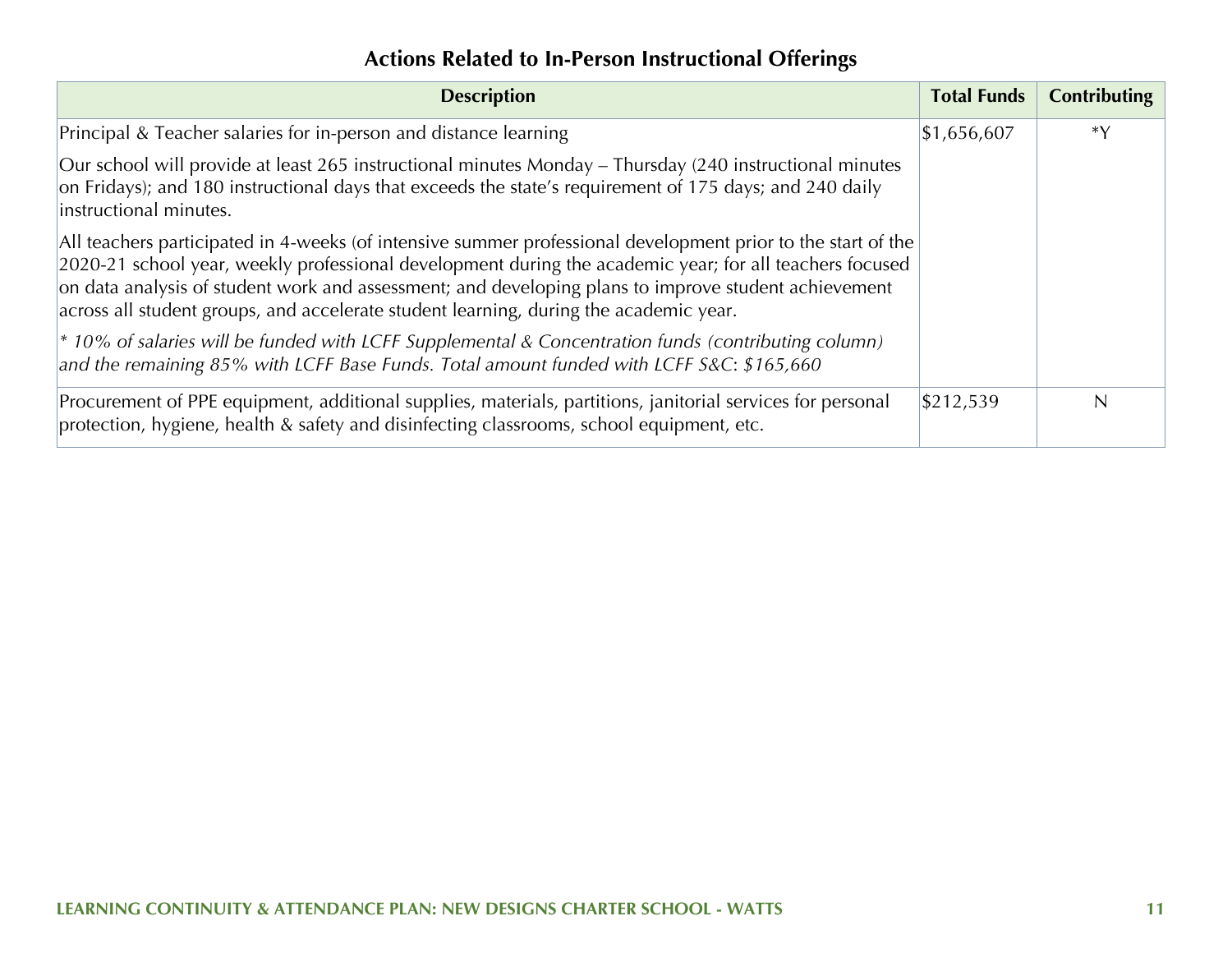## **Distance Learning Program**

### **Continuity of Instruction**

[A description of how the LEA will provide continuity of instruction during the school year to ensure pupils have access to a full curriculum of substantially similar quality regardless of the method of delivery, including the LEA's plan for curriculum and instructional resources that will ensure instructional continuity for pupils if a transition between in-person instruction and distance learning is necessary.]

New Designs Charter School - Watts started the 2020-21 school year on August 18<sup>th</sup> at 100% distance learning that includes synchronous and asynchronous instruction. Distance Learning instruction is defined by CA Education Code 43500 as instruction in which the student and educators are in different locations and students are under the general supervision of a certificated teacher from New Designs Charter School- Watts.

New Designs Charter School - Watts distance learning plan was designed through the collaboration of the CMO Leadership and Distance Learning Task Force using the following guiding principles:

- True Core: Math and Literacy skills are central to the development of a successful college readiness. Mastery of these core content areas drive metrics of success across life, including college completion, job acquisition, and future earning potential.
- Quality of Materials: The quality of the work we put in front of scholars matters. We cannot put low quality work in front of scholars, especially when we are depending more on the materials to drive the learning experience.
- College Ready Skills: Outside of content, there are discrete skills that drive the success of an individual to and through college. It's not enough to just achieve grade level mastery. If a scholar doesn't possess a powerful set of character strengths, they will likely not complete college. We must prioritize not just grade level content but developing the independent skills through direct instruction and application of these skills

In addition, the Distance Learning Taskforce identified the following critical elements to re-opening:

- Staff Wellness & Flexibility
- Health & Safety Guidelines

New Designs Charter School - Watts will provide *Synchronous Learning* via daily live instruction led by credentialed teachers and peers for the purpose of instruction, progress monitoring and maintaining school connectedness. Educators, RSP/SPED teachers and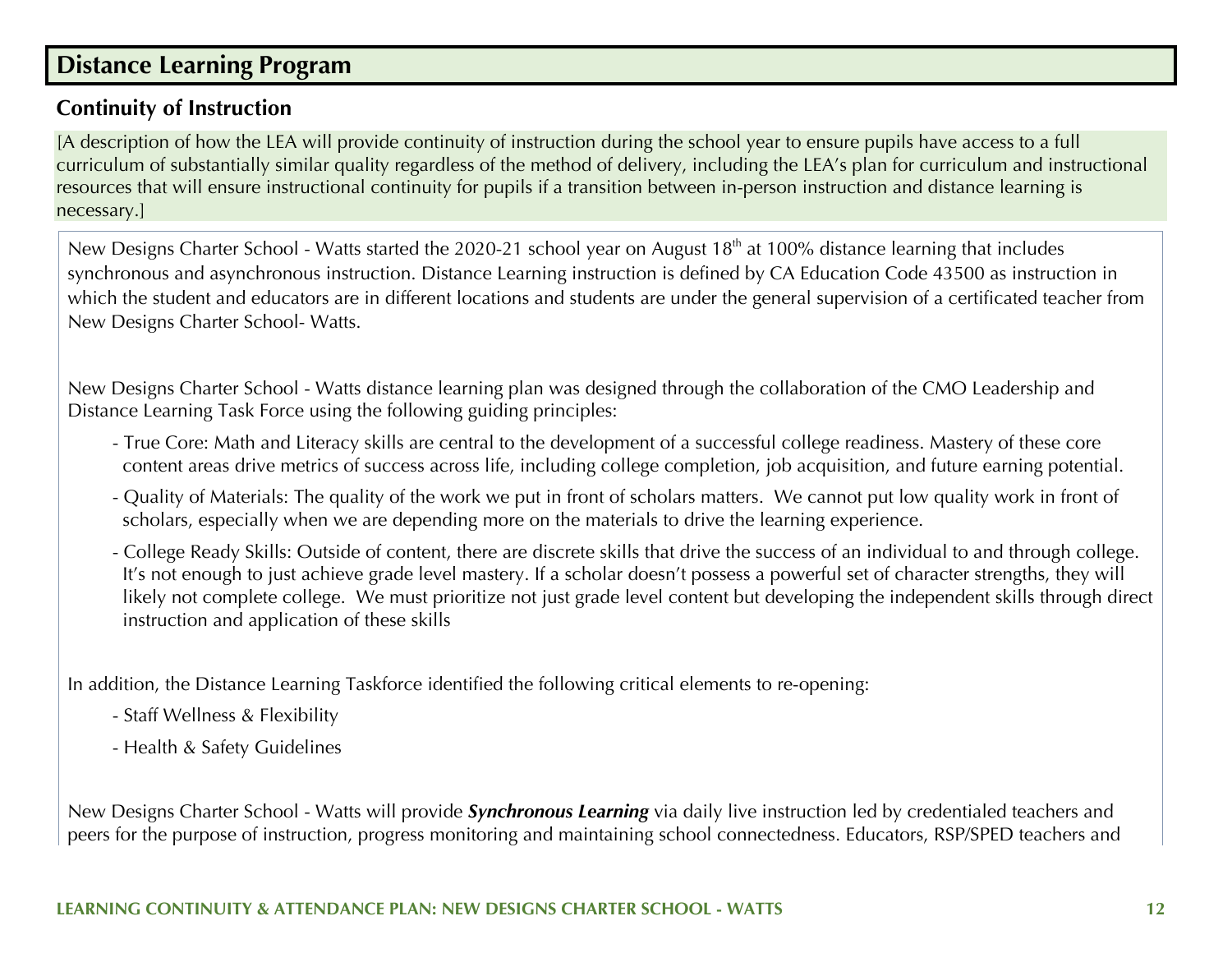Instructional Assistants will utilize video conferencing, teleconferencing and live interactions to provide differentiated support for students who require specific and targeted feedback for learning purposes. (denoted by (S) in the schedule above)

Every instructional period has been divided into Synchronous and asynchronous instructions. Both teachers and students interact directly in a live online setting, such as a live lesson on video conferencing platforms. However, Asynchronous instruction does not require the student and teacher to be working together in a live setting but involves students working on their own on assignments their teachers have given them. Examples include watching a pre-recorded video, completing assignments and activities without direct teacher supervision, and other self-paced homework assignments. (denoted by (A) in the schedule above)

All students in high school will have access to UC A-G approved courses whether in-person or via distance learning. Students will also be enrolled in Physical Education; and English Learners will be enrolled in a designated English Language Development (ELD) course based on the student's ELPAC level to support English Language proficiency for reclassification.

| <b>DISTANCE LEARNING SCHEDULE: M/W &amp; T/TH</b> |                                        |                                    |                    |                                        |                     |
|---------------------------------------------------|----------------------------------------|------------------------------------|--------------------|----------------------------------------|---------------------|
| <b>TIME</b>                                       | <b>INSTRUCTIONAL</b><br><b>MINUTES</b> | M/W                                | <b>TIME</b>        | <b>INSTRUCTIONAL</b><br><b>MINUTES</b> | <b>T/TH</b>         |
| $8:00 - 8:50$ AM                                  | $\bf{0}$                               | <b>OFFICE HOURS</b>                | 8:00 8:50 AM       | $\bf{0}$                               | <b>OFFICE HOURS</b> |
| $9:00 - 9:30$ AM                                  | 30                                     | <b>ADVISORY</b>                    | $9:00 - 10:00 AM$  | 60                                     | <b>PERIOD 4</b>     |
| $9:30 - 9:45$ AM                                  | $\bf{0}$                               | <b>BREAK</b>                       | $10:00 - 10:15$ AM | $\bf{0}$                               | <b>BREAK</b>        |
| $9:45 - 10:55$ AM                                 | 70                                     | <b>PERIOD1</b>                     | $10:15 - 11:15$ AM | 60                                     | <b>PERIOD 5</b>     |
| 10:55 - 11:10 AM                                  | $\bf{0}$                               | <b>BREAK</b>                       | $11:15 - 11:30$ AM | $\bf{0}$                               | <b>BREAK</b>        |
| $11:10 - 12:20$ AM                                | 70                                     | <b>PERIOD 2</b>                    | 11:30 - 12:30 PM   | 60                                     | <b>PERIOD 6</b>     |
| 12:20 - 12:50 PM                                  | $\mathbf{0}$                           | <b>LUNCH</b>                       | $12:30 - 1:00$ PM  | $\bf{0}$                               | <b>LUNCH</b>        |
| $12:50 - 2:00$ PM                                 | 70                                     | <b>PERIOD 3</b>                    | $1:00 - 2:00$ PM   | 60                                     | <b>PERIOD 7</b>     |
| $2:00 - 2:30$ PM                                  | $\bf{0}$                               | <b>OFFICE HOURS</b>                | $2:00 - 2:30$ PM   | $\bf{0}$                               | <b>OFFICE HOURS</b> |
|                                                   | 240                                    | <b>TOTAL INSTRUCTIONAL MINUTES</b> |                    | 240                                    |                     |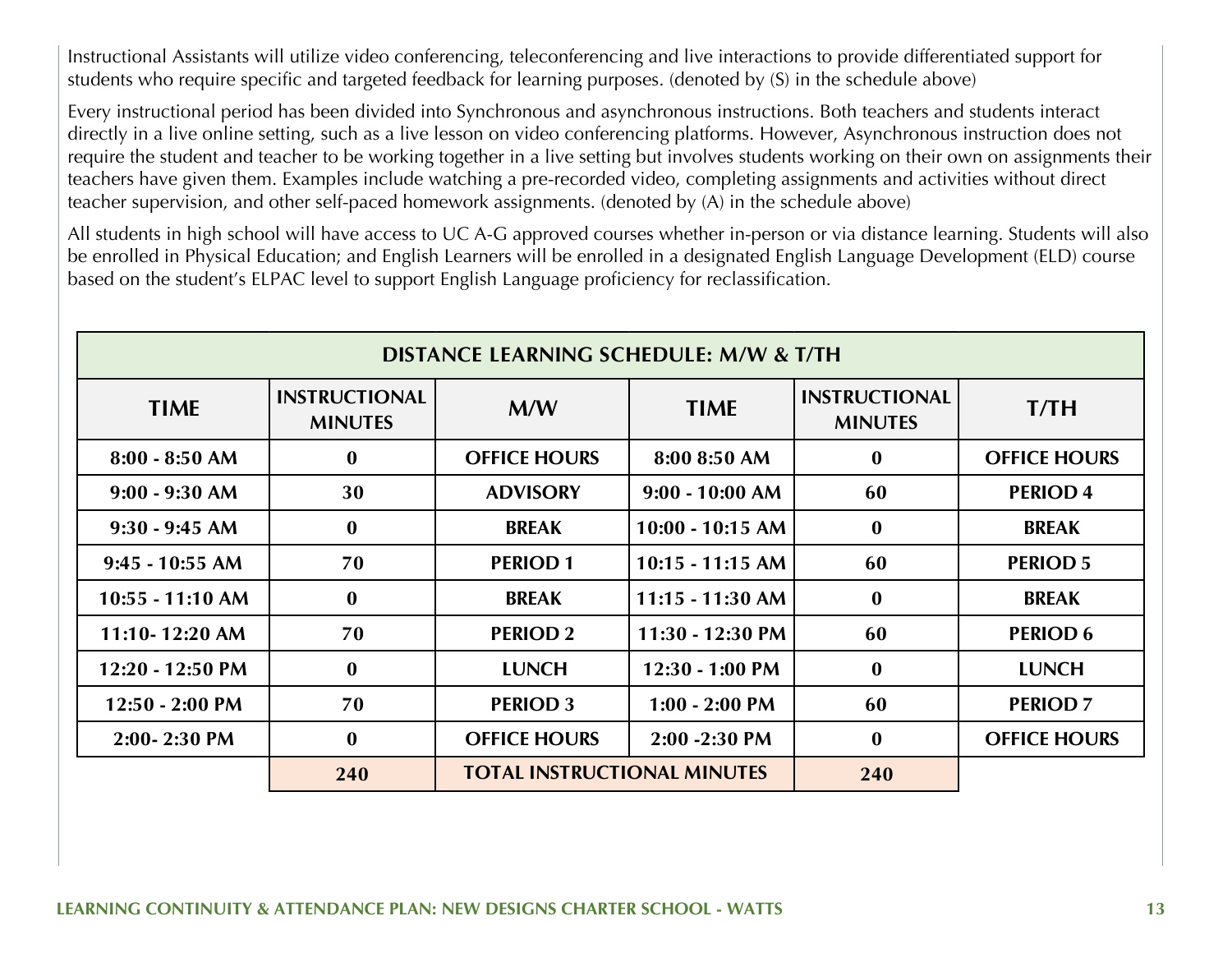The Friday schedule will rotate every other week on an A/B schedule as noted in the following chart. All students will receive both synchronous and asynchronous instruction.

|                    | <b>DISTANCE LEARNING: FRIDAY A/B SCHEDULE</b> |                                    |                    |                                        |                          |
|--------------------|-----------------------------------------------|------------------------------------|--------------------|----------------------------------------|--------------------------|
| <b>TIME</b>        | <b>INSTRUCTIONAL</b><br><b>MINUTES</b>        | <b>FRIDAY: A</b>                   | <b>TIME</b>        | <b>INSTRUCTIONAL</b><br><b>MINUTES</b> | <b>FRIDAY: B</b>         |
| $8:00 - 9:00$ AM   | $\bf{0}$                                      | <b>PROF. DEVELOPMENT</b>           | $8:00 - 9:00 AM$   | $\mathbf{0}$                           | <b>PROF. DEVELOPMENT</b> |
| $9:00 - 9:35$ AM   | 35                                            | <b>ADVISORY</b>                    | $9:00 - 9:50$ AM   | 50                                     | <b>PERIOD4</b>           |
| $9:35 - 9:45$ AM   | $\bf{0}$                                      | <b>BREAK</b>                       | $9:50 - 10:00$ AM  | $\bf{0}$                               | <b>BREAK</b>             |
| $9:45 - 10:40$ AM  | 55                                            | <b>PERIOD1</b>                     | $10:00 - 10:50$ AM | 50                                     | <b>PERIOD 5</b>          |
| $10:40 - 10:50$ AM | $\bf{0}$                                      | <b>BREAK</b>                       | $10:50 - 11:00$ Am | $\bf{0}$                               | <b>BREAK</b>             |
| $10:50 - 11:45$ AM | 55                                            | <b>PERIOD 2</b>                    | $11:00 - 11:50$ AM | 50                                     | <b>PERIOD 6</b>          |
| 11:45 - 12:15 PM   | $\bf{0}$                                      | <b>LUNCH</b>                       | 11:50 - 12:20 PM   | $\bf{0}$                               | <b>LUNCH</b>             |
| 12:15 -1:10 PM     | 55                                            | <b>PERIOD 3</b>                    | $12:20 - 1:10 PM$  | 50                                     | <b>PERIOD 7</b>          |
| $1:10 - 1:20$ PM   | $\bf{0}$                                      | <b>BREAK</b>                       | $1:10 - 1:20$ PM   | $\bf{0}$                               | <b>BREAK</b>             |
| $1:20 - 2:00$ PM   | 40                                            | <b>ASSEMBLY</b>                    | $1:20 - 2:00$ PM   | 40                                     | <b>ASSEMBLY</b>          |
|                    | 240                                           | <b>TOTAL INSTRUCTIONAL MINUTES</b> |                    | 240                                    |                          |

All students in high school will have access to UC A-G approved courses whether in-person or via distance learning.

All students have been provided with a Chromebook device; and Wi-Fi hotspots for those who lack adequate connectivity at home; in order for all students to have full access of the school's curricular and instructional program. Tech support will be available via phone or in-person by appointment to maintain social distancing safety protocols.

As a result of the COVID pandemic and distance learning, *core curriculum online subscriptions* have been purchased for every student which include:

- Springboard ELA, ELD, and Math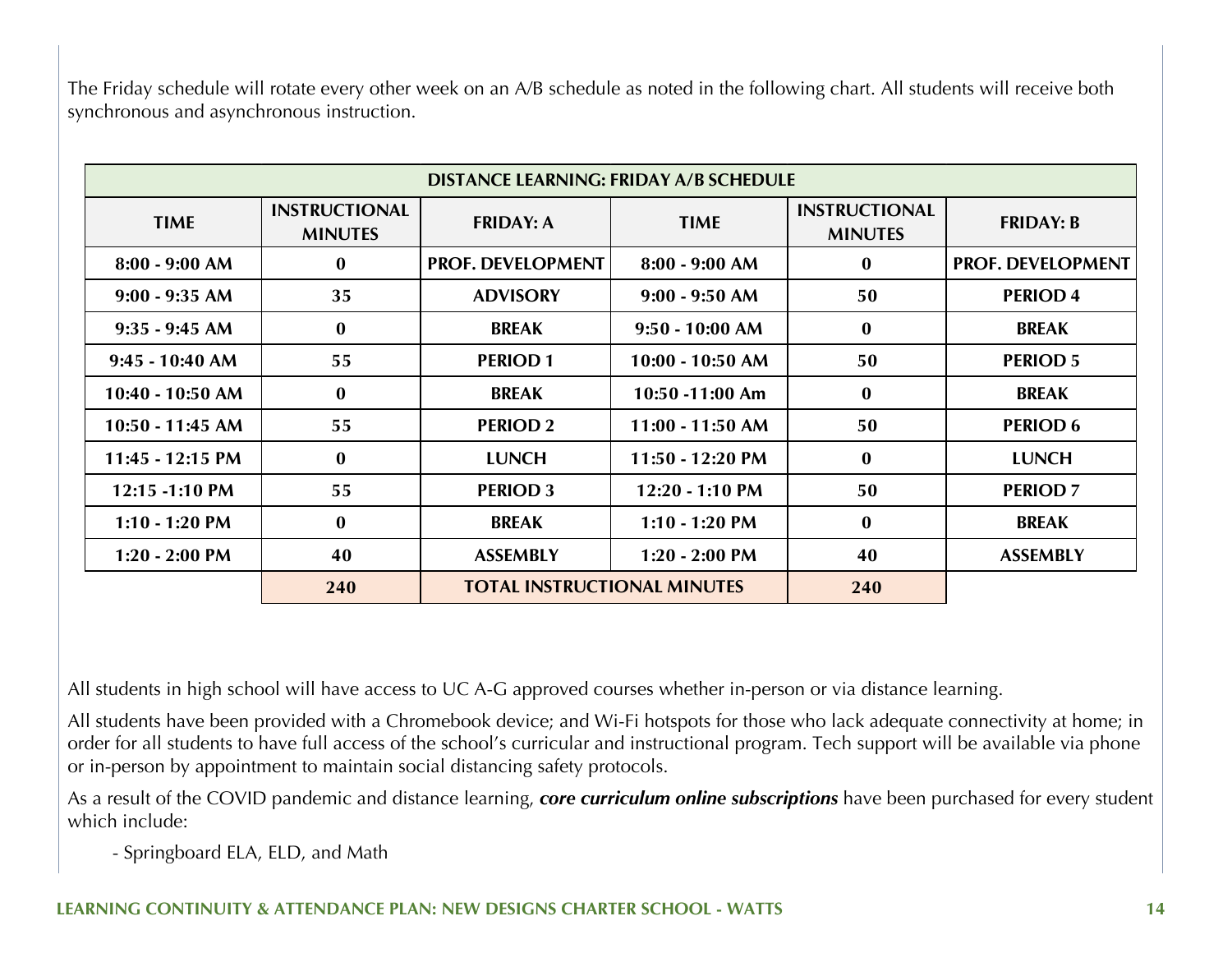- History Alive TCI

- Houghton Mifflin Harcourt
- McGraw-Hill: Career Pathway: Street Law & Personal Finance
- CTE Online

Our students will also access the following technology based and/or supplemental apps:

- Zoom for synchronous instruction; Google Suites as the learning platform
- Kahoot
- Flocabulary
- Naviance
- APEX
- BrainPop

New Designs Charter School – Watts has implemented a Systematic *Cycle of Assessments* that include:

- iReady ELA & Math: 2 times/year for Gr. 6-8
- Study Island Reading Assessment: 3 times/year for Gr 6-12
- ICA's 2 times/year for Gr. 6-12
- Achieve 3000 for EL: 2 times/year (Reading Lexile Levels)

New Designs Charter School - Watts will continue to implement the academic supports and interventions identified in this report under "Pupil Learning Loss" when students return to in-person instruction; and will also be maintained while in distance learning.

## **ACADEMIC SUPPORT**

All students in grades 6-8 will be enrolled in an Academic Enrichment (ACE) course, that provides intervention for English Language Arts and Mathematics. Students will be assessed at the beginning of the school year using iReady for reading and math. iReady is a comprehensive assessment and instruction program that empowers educators with the resources they need to help all students succeed. iReady connects diagnostic data and provides personalized differentiated instruction for every student. It Supports teachers with resources for remediation and reteaching at individualized, small group, and whole class levels of instruction. IReady is a research-based and evidence-based program that provides personalized instruction that result in significant student gains.

iReady provides user-friendly dashboards and clear reports with actionable data that give teachers a foundational understanding of students' strengths and areas of need. It enables our educators confidently determine each student's on-grade level proficiency based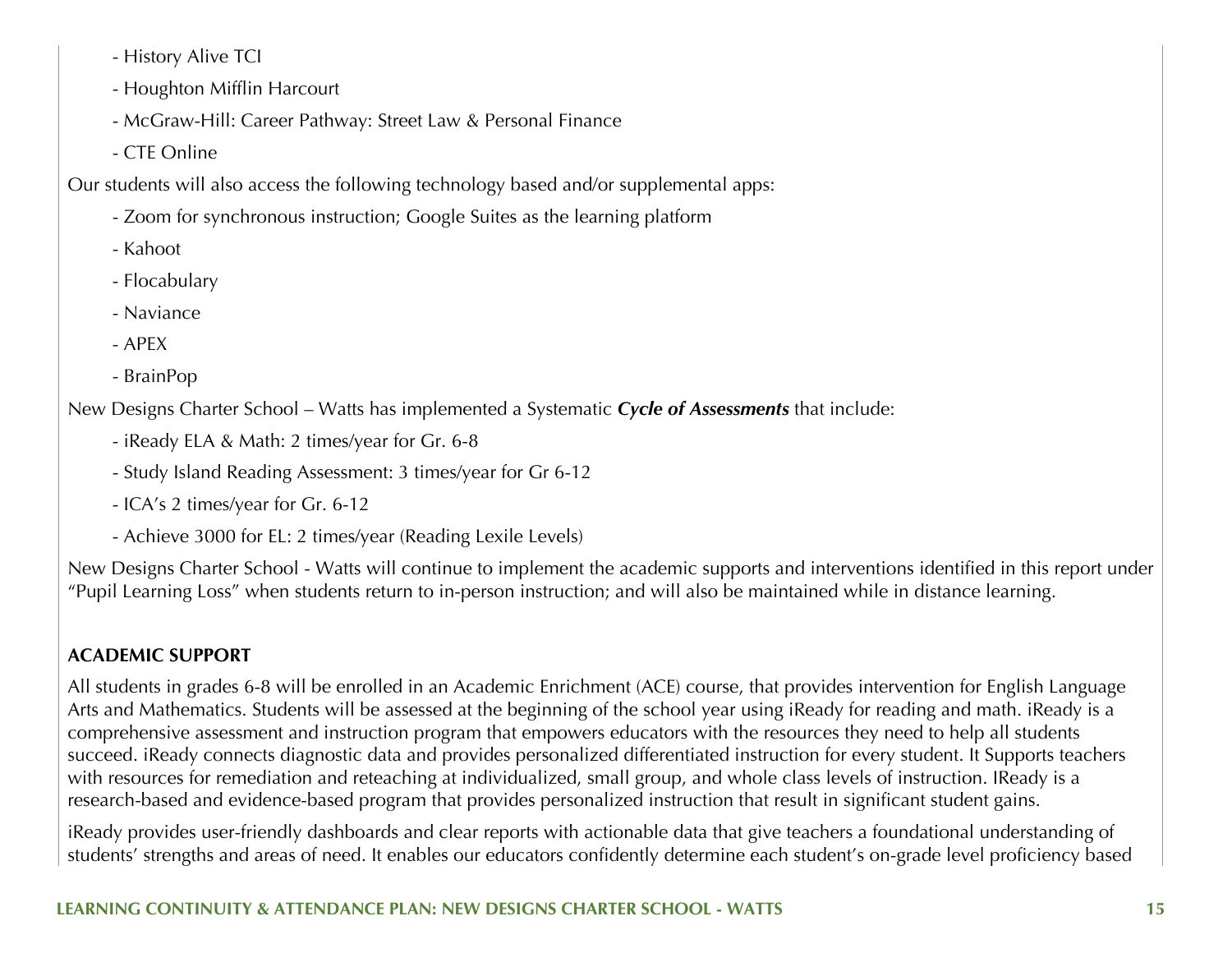on CA State Standards. iReady delivers online lessons that provide tailored instruction and practice for each student to accelerate growth.

#### **ENGLISH LEARNERS**

Credentialed teachers, Intervention teachers, and Instructional Assistants will also provide additional academic support during the instructional day and after-school. English Leaners will receive daily integrated *English Language Development* (ELD); and designated ELD during the week. ELs and LtELs will receive additional push-in support during daily synchronous instruction. Instructional Coaches will also participate in synchronous instructional lessons and provide one-on-one support for teachers. To continue to develop English learner language skills, teachers will provide daily comprehensive integrated English Language Development. Designated English Language Development "first teaching" will be provided through synchronous instruction via small groups differentiated by proficiency level. Asynchronous instruction will be in support of such instruction

**EL/SWD:** These dually identified students receive individual attention from both the ELD and Sped department teams. These departments discuss the student's individual goals, progress, and areas of weakness, to determine what factors may be contributing to limitations or difficulty with achievement. These determinants help indicate which service and support is a better fit to remedy a situation or continue a successful plan in action. Parents are brought into the conversation for both programs

#### Identification and Placement:

- Identification for Continued Placement for Continuing ELs
- Identification for Placement for new enrollees to NDCS Watts
- Monitoring for reclassification eligibility
- Communication of EL students, Proficiency level, and placement to Certificated Staff
- Parent notification letters of Initial Program Placement or Continuing Program placement

### **STUDENTS WITH DISABILITIES (SWD)**

New Designs Charter School - Watts includes Students with Disabilities in all offerings of the school's education models and uses the Individual Education Program (IEP) process to customize educational opportunities for the students. Basic education and necessary supports for students with disabilities will be carried out within a distance and on-line learning model. Resource teachers and Regular Education teachers will support the individual needs of students with IEPs and 504 plans in Google classroom settings. For families and students opting out of the online format, basic and supplemental printed materials will, together with supports, be provided to the student and family to the best extent practicable.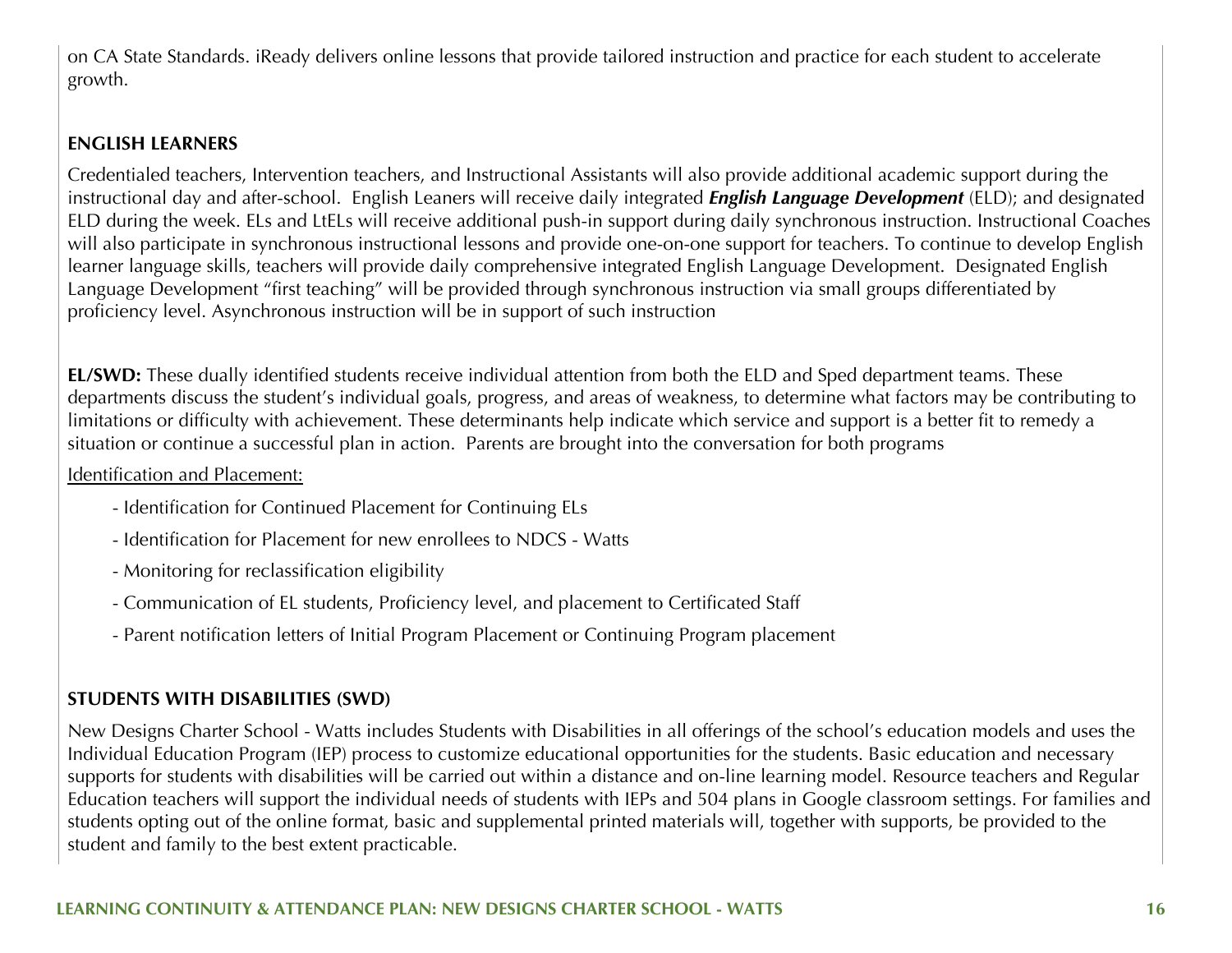Resource teachers will collaborate with general education teachers to ensure assignments are appropriately aligned to and fit the needs and goals of the students as outlined in their IEPs. They will also collaborate to ensure appropriate accommodations, modifications, and supports are provided during distance learning instruction. Activities will be varied according to the course, subject, skills, and knowledge required for the lesson. Students will get individualized assistance in the special education resource rooms staffed with their Resource teachers and the assistants that are assigned to each caseload.

Students will continue to receive those related services (like speech, guidance and counseling) that can be safely provided. Those services that may not be safely provided because of health concerns will be continued when students are able to return to campus. IEP meetings will be held in an online format via Zoom or conference calls. Assessment practices that require in-person interactions will be conditioned by guidance on social distancing and other health concerns emanating from State, County and City health offices. Currently such assessments have been tolled.

Families are a critical part of the distance learning plan for students with disabilities. New Designs staff will work with each family and student to determine what FAPE looks like for each family and student during this unusual time of COVID-19. Therefore, consistent contact between families and the school to collaborate, inform and update will be maintained by Resource teachers and school administrators via phone calls, e-mails, Zoom or other platform meetings and Google Hangouts.

#### **STAFF TO SUPPORT DISTANCE LEARNING**

The following non-certificated staff are supporting the school's distance learning program as follows:

**Counselor:** will support all students and monitor Naviance Program; and monitoring the Advisory Program and curriculum: - Collaborate with Advisory Teachers on the delivery of lessons and content

- Communicate with families on providing counseling services for students.
- Communicate with students on academic progress and counseling.
- Will provide office hours to meet with students and/or families.

**ELD Coordinator:** Collaborate with the principal and teachers to ensure that professional development and intervention services meet the needs of EL students. The Coordinator works with teachers to plan, enact, and analyze lessons · She facilitates classroom observations to improve ELD instruction by assisting grade-level/department teams to examine student work, debrief classroom observations, and use ELD assessment data to help teachers plan differentiated instruction. Provide professional development to support teachers in implementing the ELD Assessment Portfolio system for teachers. Monitor ELD and academic progress for EL students, and reclassified students. The department also maintains documentation as required for district, state and Federal EL program accountability. It also supports the English Learner Advisory Committee (ELAC) and evaluates teachers in the Middle/High School ELA and Middle/High School Social Studies.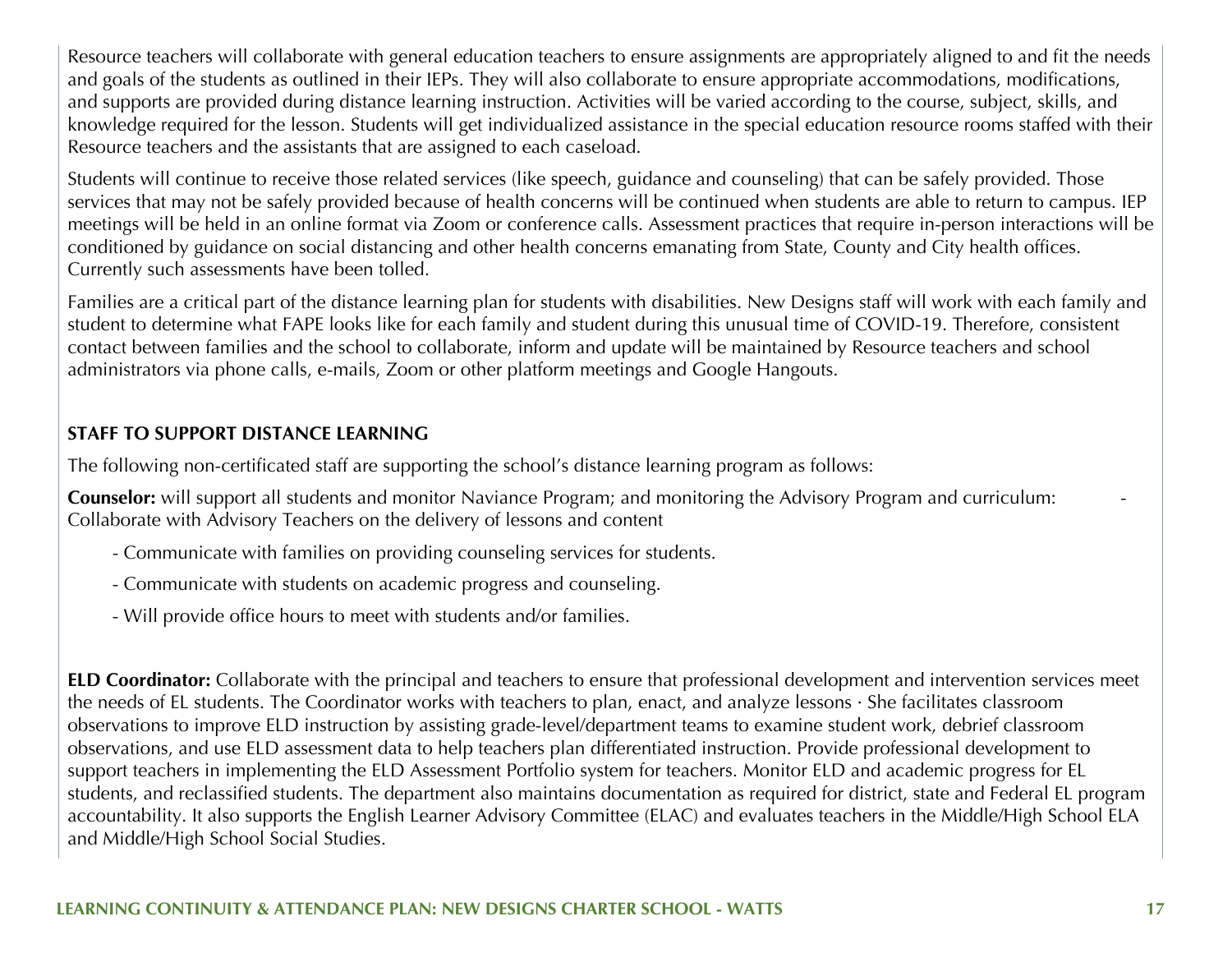**Custodial Department:** This department continues to clean the school environment in preparation towards reopening. The staff observe social distancing protocols and work three times a week to ensure cleanliness of the entire school environment.

**Food Service Department:** The staff of this department report to work every workday to distribute breakfast and lunch to students and parents who show up to pick up their food provided by the child nutrition services.

### **Access to Devices and Connectivity**

[A description of how the LEA will ensure access to devices and connectivity for all pupils to support distance learning.]

All students who requested a Chromebook were provided one, for the 2020-21 school year in order to access the curricular and instructional materials for distance learning. Our school has issued over 269 Chromebooks (over 75% of students). Over 60 students who lacked connectivity at home were provided with a Wi-Fi hotspot; and our IT department has shared resources for low-cost internet services for low-income households.

Students and families signed a technology use agreement that outlines the acceptable use of the school-owned device.

#### **Pupil Participation and Progress**

[A description of how the LEA will assess pupil progress through live contacts and synchronous instructional minutes, and a description of how the LEA will measure participation and time value of pupil work.]

New Designs Charter School - Watts (NDCS – Watts) students to succeed in accomplishing the mission of our school, it is imperative to maintain regular and punctual school attendance. All students are expected to be on time to their Zoom classes every day and to complete their independent learning assignments. Teachers have a designated time, each week, to conduct small group and 1:1 formative assessment on student language development progress since all students have access to technology.

California requires that students have "daily live interaction" with a "certificated employee and their peers for purposes of instruction, progress monitoring, and maintaining school connectedness." (Ed Code 43503(b). Also, each LEA must "document daily participation for each pupil on each school day, in whole or in part, for which distance learning is provided."

NDCS - Watts must document daily engagement for each scholar. A student who participates in online/in-person learning on a given day will be marked Present for the day. If a student does not participate in online/in-person learning will be marked Absent for the day. Participation includes:

- Attendance to live class sessions (online or in-person)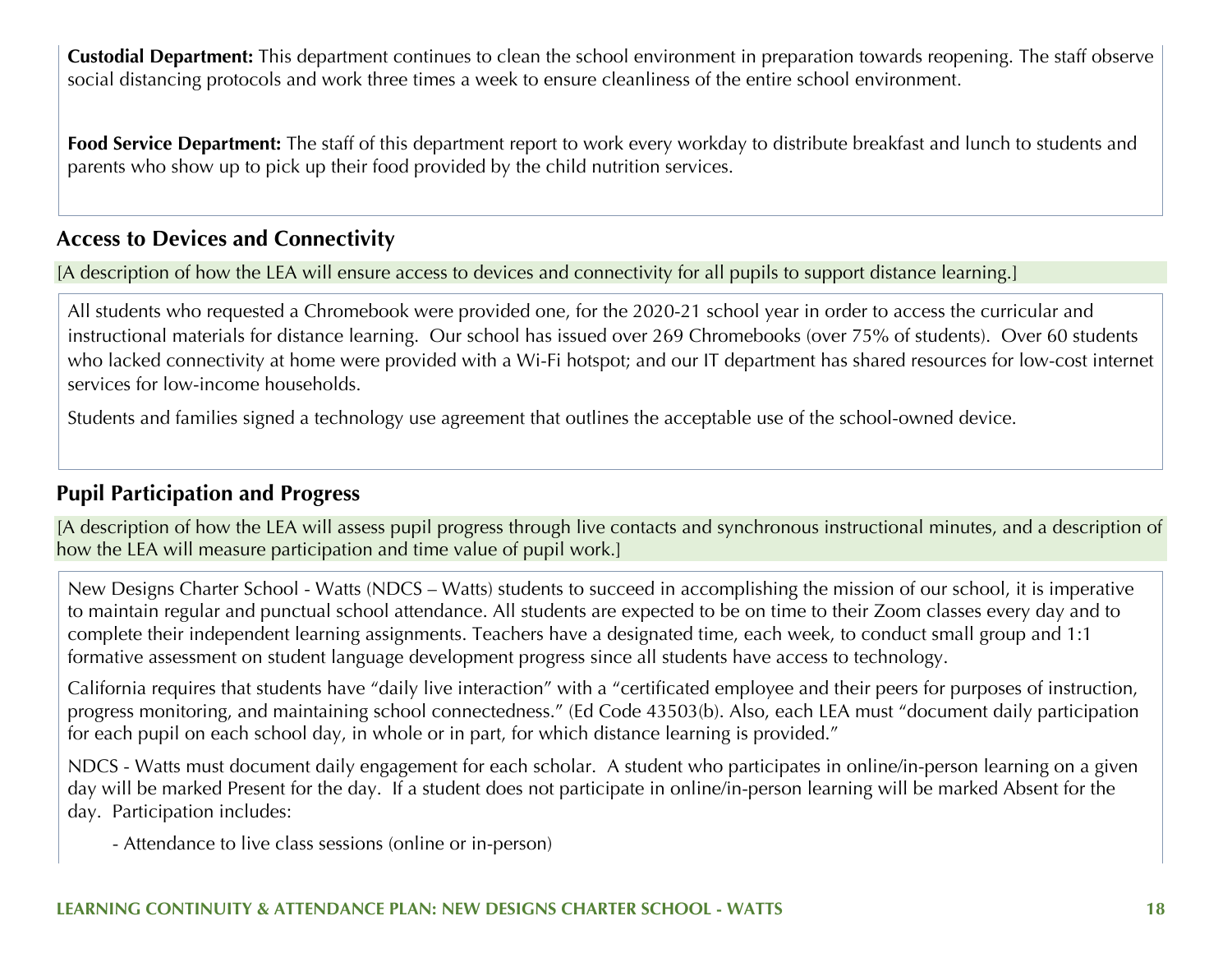- Attendance to live intervention groups (online or in-person)
- Attendance to teacher office hours

#### **AND**

- Completion of Asynchronous Learning - Students are expected to complete all work assigned to them in their Google Classroom each day in order to be marked as present/fully-engaged.

A student will be marked Absent if he/she does not engage in either of the above ways. The credentialed teacher will determine whether the extent to which a student engages each day is sufficient to be marked present for the day.

New Designs Charter School - Watts teachers will take attendance daily in PowerSchool. Additionally, teachers will complete a Weekly Student Engagement Record documenting synchronous and asynchronous instruction each day of distance learning within a given week. The purpose of this document is to measure the extent to which a student is engaged each week. The goal is to have 100% engagement from each student. This engagement includes not only attending class sessions, but also completing assignments with optimal effort. Teachers will indicate whether students attend class sessions and complete assigned asynchronous learning activities each day. Teachers will sign and certify the accuracy of their Weekly Student Engagement Record at the end of each week, for every student.

Education Code Section 43502(e)(1). Services delivered via distance learning will count toward the minimum number of instructional minutes based on the time value of assignments as determined, and certified to, by a New Designs Charter School - Watts credentialed teacher. Services delivered via distance learning must be evaluated and certified by a properly credentialed staff member, and the time value of those services, as determined by the credentialed employee, will count toward minimum instructional minutes. These assignments can be both synchronous and/or asynchronous. Time Value is defined as the Instructional time for distance learning is calculated based on the time value of synchronous and/or asynchronous assignments made by and certified by a certificated employee of the LEA. Time value for distance learning is different than time value used previously in independent study programs which include an evaluation of the time value of work product. Our teachers will receive training on determining and certifying time value for assignments.

### **Distance Learning Professional Development**

[A description of the professional development and resources that will be provided to staff to support the distance learning program, including technological support.]

Building upon this spring work, the goals of professional learning for school leaders and teachers to support effective delivery of distance learning are: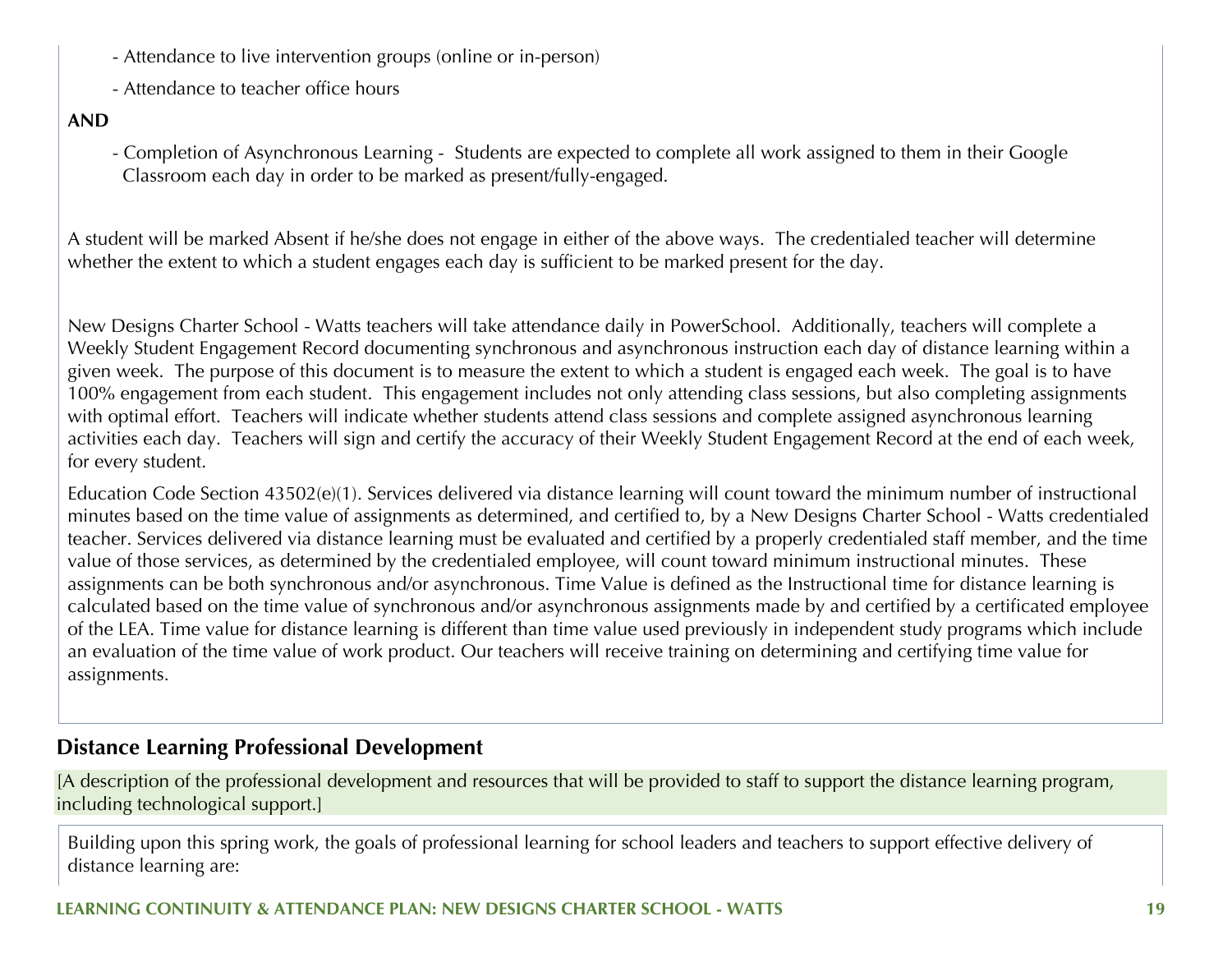1. All school leaders/teachers will engage in professional learning focused on understanding the state standards and how to plan and deliver lessons using the Universal Design for Learning framework (UDL) for in-person, virtual and blended learning environments. To achieve a guaranteed and viable curriculum, leaders and teachers will adhere to the new scope and sequence for math and ELA.

2. All school leaders/teachers will use data (short, medium and long-term cycles) to inform and drive instruction (in person, virtual or blended) in support of an effective MTSS framework.

3. All school leaders/teachers will effectively engage all students in learning, in either a virtual, in-person or blended learning environment, by intentionally incorporating culturally relevant content and social emotional supports,

4. All school leaders/teachers will effectively engage parents and families as partners in their students' learning.

August 2020. The expected time for self-paced training is approximately up to six (6) hours but may vary depending on familiarity with Google Classroom. This module was also provided in spring 2020 for completion on a voluntary basis.

- Ongoing professional learning throughout the year to support achievement of school goals within the School Plan for Student Achievement (SPSA) and use of improvement science to improve outcomes for all students.

 Overall, the NDCS - Watts professional learning for delivering instruction in a distance learning environment will focus on the use of Universal Design for Learning (UDL) to integrate the following:

- Meeting the needs of ALL students, explicitly students with disabilities, English Learners, and gifted students.
- Using necessary technology tools, such as Google Classroom
- Integrated and Designated ELD
- Culturally Responsive Teaching and Learning / Anti-racist Teaching
- Social Emotional Learning (SEL) and Restorative practices
- Use of data to drive instruction (short, medium, and long-term cycles)
- Assessment, Feedback, and Grading Practices
- Use of priority standards and the district's Scope and Sequence documents

In addition, as a result of the attendance and student participation requirements per SB98, our teachers will receive the following additional training:

- PowerSchool SIS: SB98 Attendance Reporting & Documentation
- SB98 Attendance and Participation Requirements: Certifying Time Value

To further support the distance learning program, including technology support, staff will be provided access to and/or participate in ongoing professional learning in the following areas: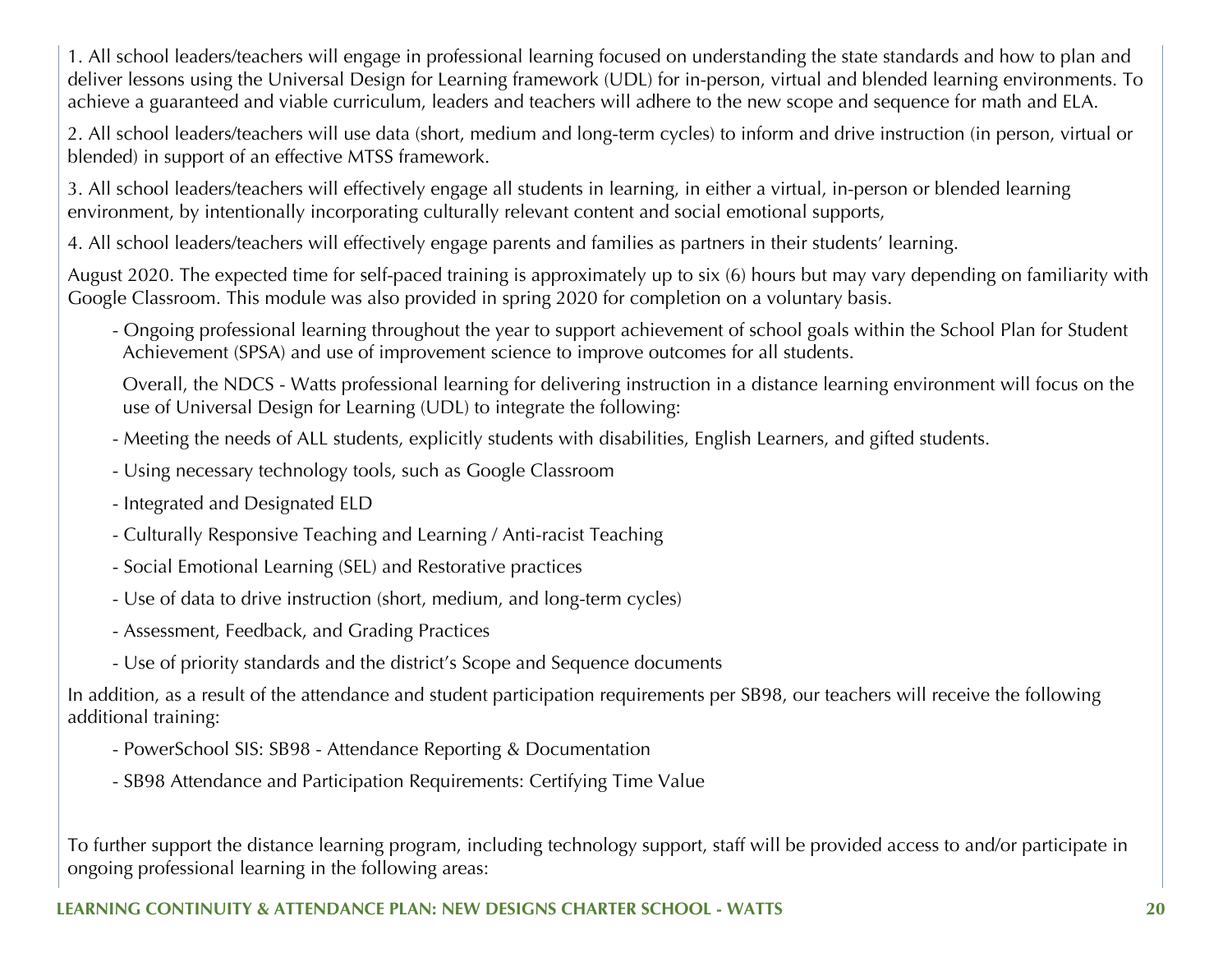- 1. Implementation of Universal Design for Learning (UDL) practices
- 2. Use of Google Classroom as the Learning Management System for a virtual/blended environment
- 3. Administration of NDCS- Watts common assessments and use of resulting data to drive instruction, including the use of the Illuminate system to administer/build assessments
- 4. Monitoring student engagement, participation, and progress
	- a. Zoom trainings on new attendance and engagement processes for attendance staff
	- b. Administrator professional learning on new attendance and engagement expectations
- 5. Compilation and use of a bank of exemplary lessons produced by teachers, for teachers, at each grade level and content area

Essential learning for Substitute Teachers will include the use of instructional technology (Google Classroom, Zoom) and strategies for teaching in a virtual environment. Existing professional learning opportunities that will continue to serve critical roles in supporting the distance learning program include teacher collaboration time and feedback from principals.

### **Staff Roles and Responsibilities**

[A description of the new roles and responsibilities of affected staff as a result of COVID-19.]

The roles and responsibilities of Campus Aides and School Safety Staff have been modified to support the distance learning program, and communicating with students and families, to ensure student participation and daily attendance. They are also providing additional academic support for students who struggle academically.

The food service staff roles have been expanded to provide interpreter services for the school's Support Team when contacting Spanish speaking families, under the supervision of the Dean.

## **Supports for Pupils with Unique Needs**

[A description of the additional supports the LEA will provide during distance learning to assist pupils with unique needs, including English learners, pupils with exceptional needs served across the full continuum of placements, pupils in foster care, and pupils who are experiencing homelessness.]

New Designs Charter School - Watts provides additional support during Distance Learning to assist students with unique needs, including supports for English Learners, Students with Disabilities, Foster Youth, and Students experiencing homelessness through the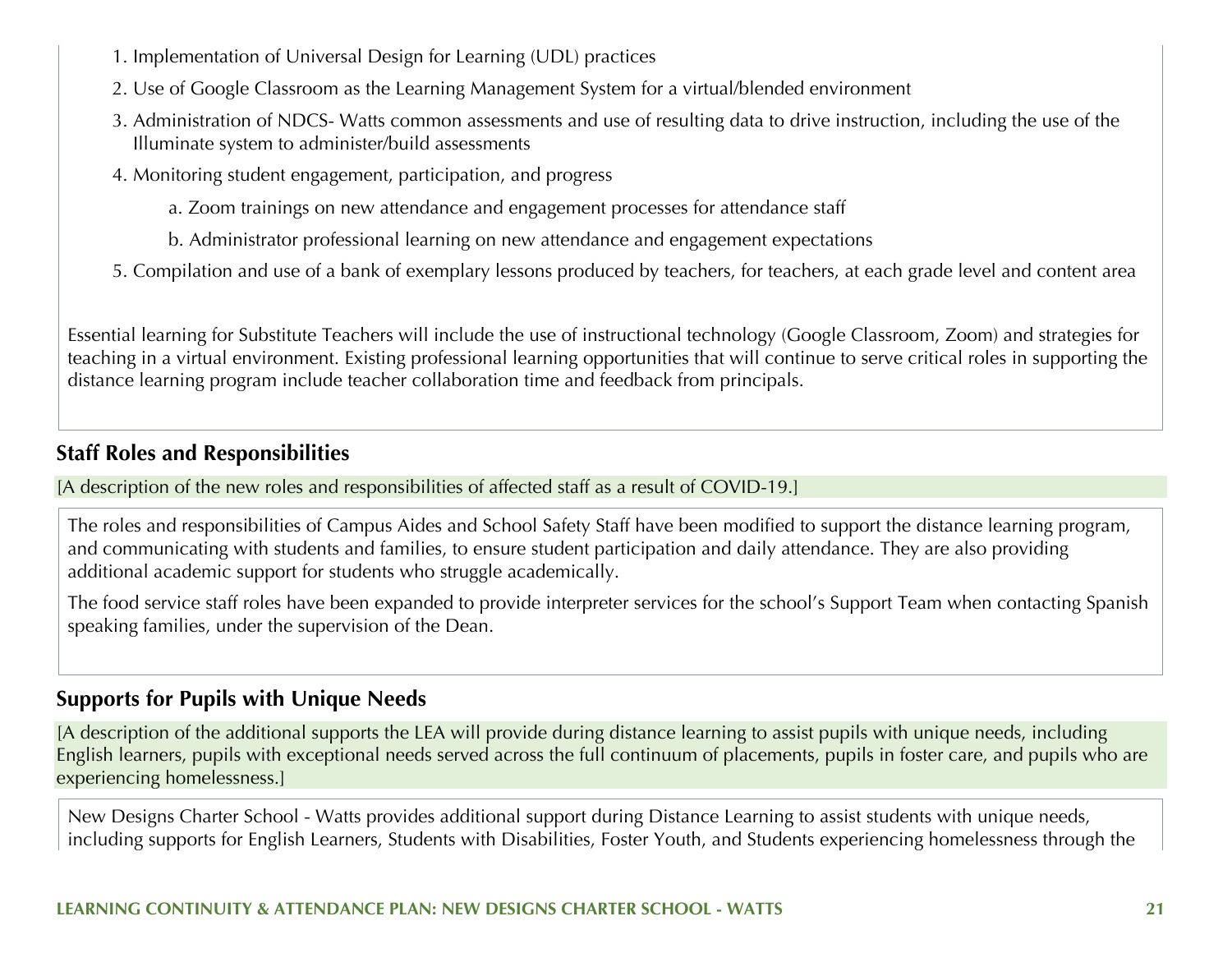focused work of teachers and support staff. All Math and English classrooms have a paraprofessional who is working to support students, including translating and providing 1-1 support as needed.

- English Learners will also utilize Achieve 3000 to improve reading comprehension sills
- Daily academic support is built in the distance learning scheduled after each core course.
- Tutoring services will be provided after-school and via Saturday Academy
- Foster youth/Homeless will receive a Chromebook and Wi-Fi hotspot; daily meals and instructional materials (including school supplies and supplemental materials as needed) on an ongoing basis.

| <b>Description</b>                                                                                                                                      | <b>Total Funds</b> | <b>Contributing</b> |
|---------------------------------------------------------------------------------------------------------------------------------------------------------|--------------------|---------------------|
| <b>SPED Staffing &amp; Services</b>                                                                                                                     | \$420,986          | $\overline{N}$      |
| Technology devices (Chromebooks), Wi-Fi Hotspots                                                                                                        | \$335,456          | $\mathsf{N}$        |
| Core Curriculum (Online for distance learning subscription costs): Springboard ELA, ELD & Math;<br>Houghton Mifflin, History Alive, McGraw Hill, CTE    | \$60,000           | $\mathbb N$         |
| Technology based applications and/or supplemental resources: Google Suite, Zoom, APEX, Illuminate,<br>Focabulary, Bitmoji, Kahoot, BrainPop, & Naviance | \$45,000           | v                   |
| Professional Development                                                                                                                                | \$13,669           | Y                   |
| ELD Credentialed Teacher to provide designated ELD and academic support during intervention blocks<br>and ACE                                           | \$70,200           | N                   |
| Counselor                                                                                                                                               | \$88,710           | N                   |

### **Actions Related to the Distance Learning Program**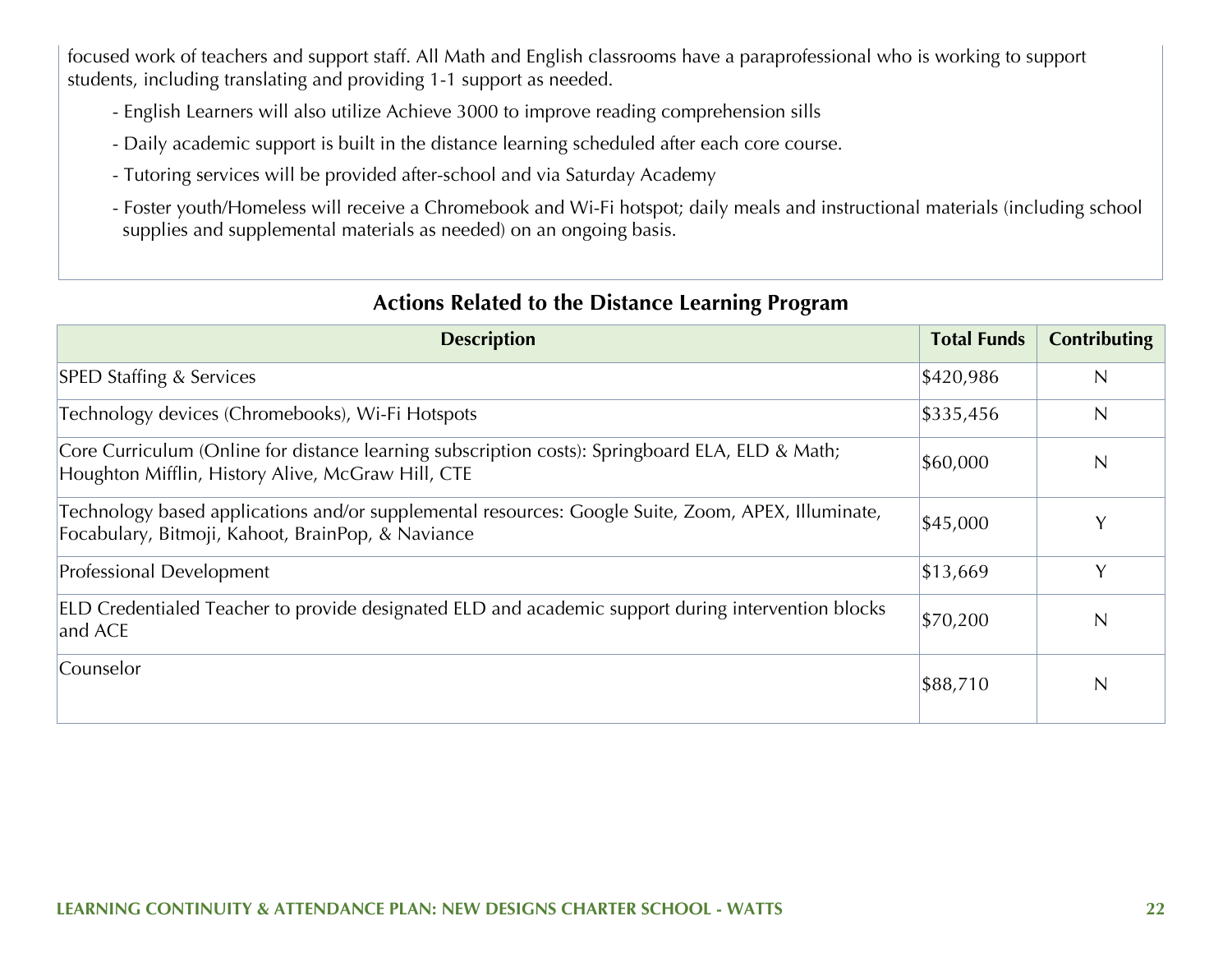## **Pupil Learning Loss**

[A description of how the LEA will address pupil learning loss that results from COVID-19 during the 2019–2020 and 2020–21 school years, including how the LEA will assess pupils to measure learning status, particularly in the areas of English language arts, English language development, and mathematics.]

New Designs Charter School - Watts has developed an Accelerated Learning Guide to address learning loss schoolwide that includes a multitude of academic intervention, social-emotional supports and a systematic cycle of assessments.

NDCS - Watts students will be assessed using *iReady ELA and Math* assessments (Gr 6-8), and Study Island (Gr 6-12) at the beginning of the year, to assess for learning loss, differentiate instruction and to develop actionable growth targets and actions to further mitigate learning loss.

- *English language Arts*: New Designs will utilize Study Island and iReady intervention programs during the school day (during the intervention block, that provides differentiated support for students.
- *Math:* New Designs will utilize Study Island and iReady intervention programs during the school day (during the intervention block, that provides differentiated support for students)
- *ELD:* Students will receive designated ELD; and additional academic support during the ELA support block with the teacher and Instructional Assistant. ELs will also utilize Achieve 3000 to improve reading comprehension and improve Reading Lexile Levels.

### **Pupil Learning Loss Strategies**

[A description of the actions and strategies the LEA will use to address learning loss and accelerate learning progress for pupils, as needed, including how these strategies differ for pupils who are English learners; low-income; foster youth; pupils with exceptional needs; and pupils experiencing homelessness.]

New Designs Charter School - Watts will implement the following actions and strategies to address learning loss and accelerate learning.

- All students will be assessed using *iReady ELA and Math* assessments, and Study Island at the beginning of the year, to assess for learning loss, differentiate instruction and to develop actionable growth targets and actions to further mitigate learning loss.
- All students in Middle School (grades 6-8), will be enrolled in an *Academic Enrichment (ACE)* course which is an ELA and/or Math intervention course where students use iReady. For Distance learning, this would take place during the periods labelled as "intervention."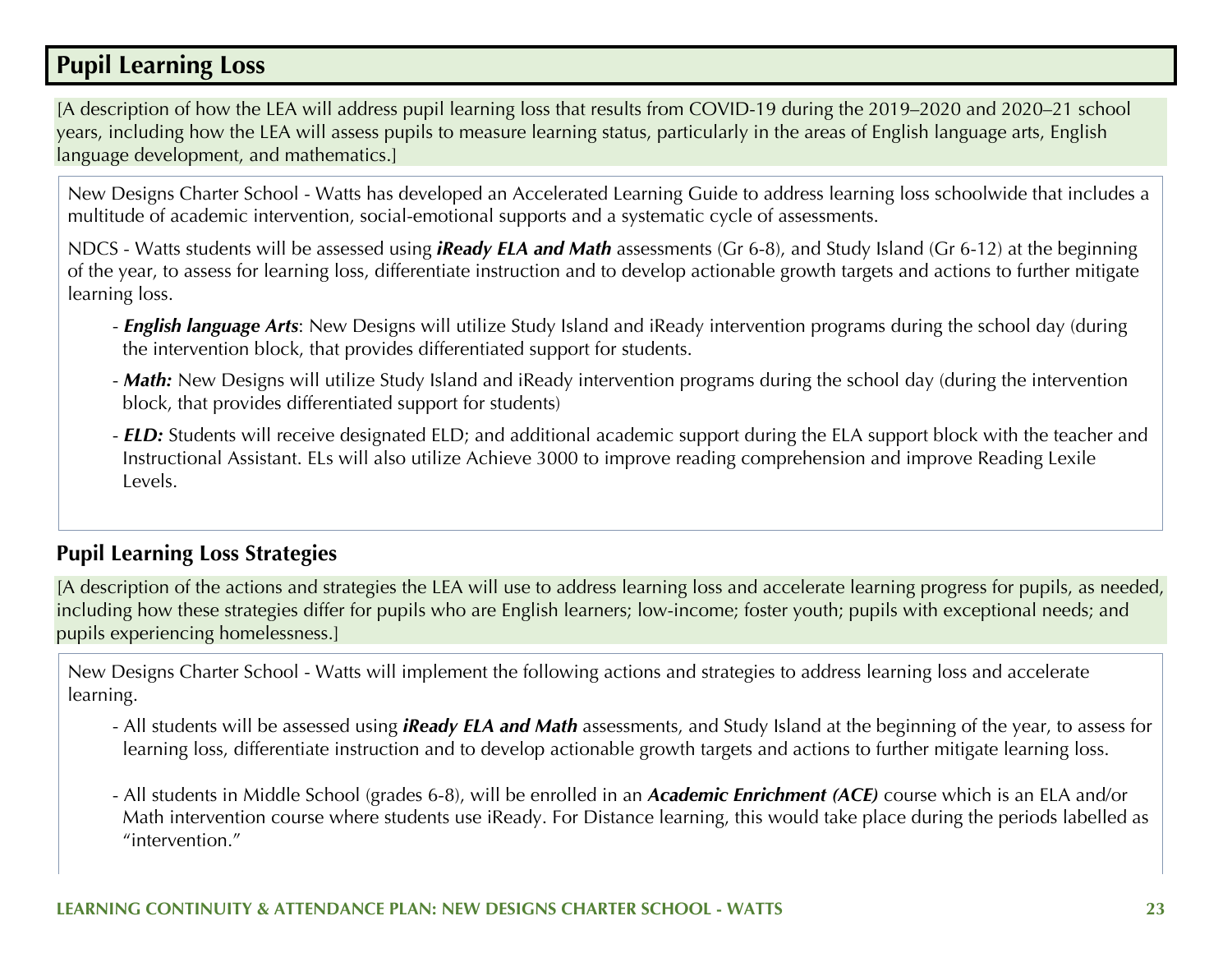- New Designs will also provide an *Extended Learning Academy* which consists of after-school tutoring; and Saturday Academy to support struggling students and further mitigate learning loss.
- NDCS Watts will offer *winter intercession* for credit deficient high school students; and *summer school* for students to make up incomplete or failed courses.
- Our daily Instructional day for distance learning and in-person was specifically designed to address learning loss, support all students academically, and accelerate learning throughout the academic year with the addition of an *intervention/support* class after each core class which includes small group instruction by the classroom teacher which is offered Monday – Thursdays. On *Fridays,* students will have *6 intervention blocks* that focus on foundational skills, and access to their teacher for support, and the Instructional Assistant.
- For our high school students who are credit deficient, they will have access to *APEX online courses* for credit recovery.

#### **Effectiveness of Implemented Pupil Learning Loss Strategies**

[A description of how the effectiveness of the services or supports provided to address learning loss will be measured.]

New Designs Charter School - Watts staff has implemented a systematic cycle of assessments to identify, address, and monitor student academic levels to inform instruction, assess for learning, and implement appropriate interventions. The school will assess learning loss and the effectiveness of learning loss strategies. In addition to collecting, monitoring, and analyzing student attendance data, participation rates, and quality of student work, the school uses formative and summative assessments to provide key indicators into effectiveness of programs:

- iReady ELA & Math: 2 times/year for Gr. 6-8
- Study Island Reading Assessment: 3 times/year for Gr 6-12
- ICA's 2 times/year for Gr. 6-12
- Achieve 3000 for EL: 2 times/year (Reading Lexile Levels)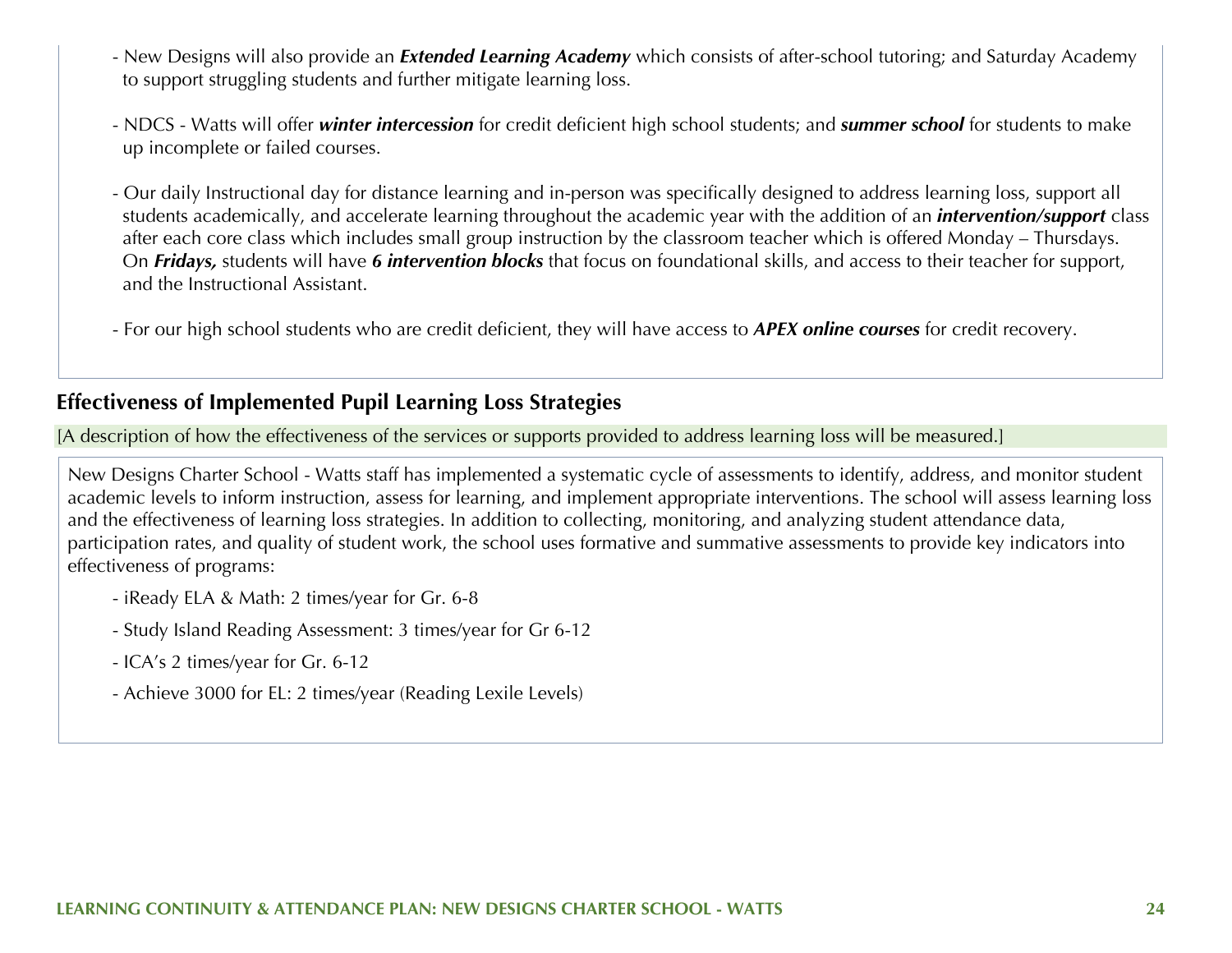## **Actions to Address Pupil Learning Loss**

| <b>Description</b>                                                                                                                                                                                                                                | <b>Total Funds</b> | <b>Contributing</b> |
|---------------------------------------------------------------------------------------------------------------------------------------------------------------------------------------------------------------------------------------------------|--------------------|---------------------|
| Instructional Assistants to provide push-in support in the classroom during synchronous instructional and<br>small-group and/or individual support during asynchronous instruction, intervention blocks and ACE<br>courses. (Funded with Title I) | \$102,634          | $\mathsf{N}$        |
| Summer School Program for struggling students, credit deficient, and make up for incomplete courses                                                                                                                                               | \$69,415           |                     |
| Assessment & Targeted Intervention Programs: iReady (ELA & Math); Achieve 3000; PowerSchool<br>Assessments, & Study Island                                                                                                                        | \$62,200           | Y                   |
| ACE Intervention Teachers for Middle School: ELA & Math (funded with Title I)                                                                                                                                                                     | \$174,000          | $\mathsf{N}$        |
| After-school Program: Academic & Social Enrichment (Funded with ASES & LCFF Base)                                                                                                                                                                 | \$239,151          | N                   |
| Saturday School: Academic Support led by credentialed teachers                                                                                                                                                                                    | \$19,985           | Y                   |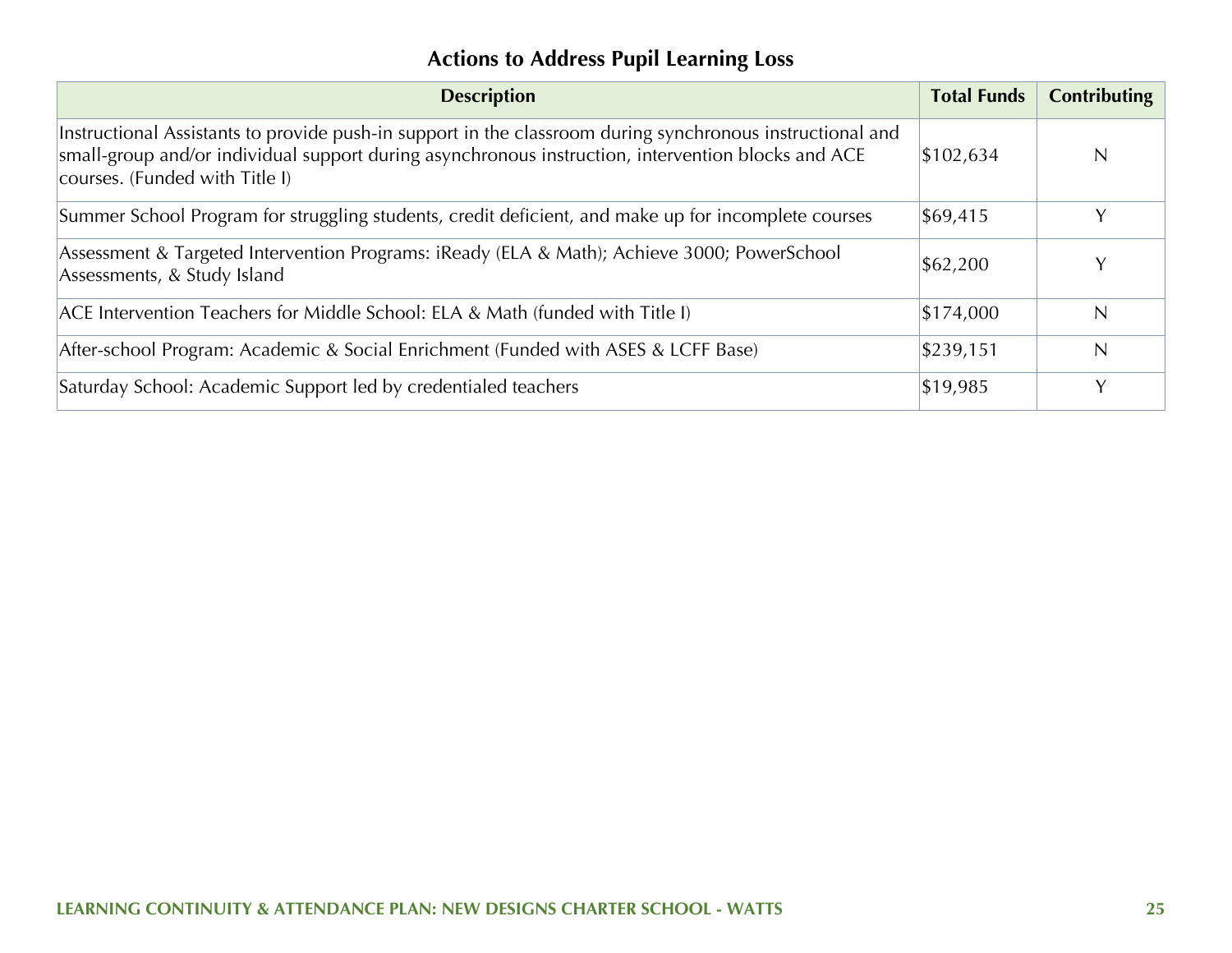## **Mental Health and Social and Emotional Well-Being**

[A description of how the LEA will monitor and support mental health and social and emotional well-being of pupils and staff during the school year, including the professional development and resources that will be provided to pupils and staff to address trauma and other impacts of COVID-19 on the school community.]

New Designs Charter School - Watts recognizes the need to first provide social emotional supports in the classrooms through appropriate topics and activities that are rooted in the school's curriculum, but which also connect to and recognize student experiences. Social and emotional learning that focuses on building relationships, social interactions, communication, selfmanagement, self-efficacy and social awareness will be led by *school counselor* during weekly Advisory classes. Middle school SEL utilizes the **School Connect** curriculum while high school utilizes **Second Step** Curriculum. The SEL will equip students with skills, attitudes and values that help them navigate and address stress, anxiety, and traumatic situations. Students and families in need of additional supports have access to school counselor, school psychologist (for Students with Disabilities) and school administrators who can also refer them to additional resources, supports and specialized agencies in the community. A directory of mental health and suicide prevention resources that are available in the community has been posted on the school website.

New Designs Charter School - Watts has implemented a 3-tiered system to support students.

- Tier 1 is for universal supports for all students and takes place in wellness supports and practices embedded in everyday classroom activities.
- Tier 2 is for targeted supports for students based on their needs.
- Tier 3 focuses on a few students who have been referred and assessed to be eligible for specific supports.

To effectively support the social and emotional well-being of students and practice appropriate self-care, teachers have received professional development and training on SEL, trauma informed approaches, coping resilience, reflection, and self-healing. Such professional development will continue throughout the year. Student will also receive social emotional training and participate in trauma informed learning activities delivered by professional outside groups that have been working with the school for several years now.

New Designs Charter School - Watts will continue with its annual campaign for mental health and suicide prevention and focus campaign efforts on promoting mental and physical health during the pandemic. The campaign will expand its focus beyond students and staff to include parents, families in the community, and other stakeholders and groups that can be included in partnerships. Mental health and social-emotional well-being surveys will be conducted on a regular basis to gather and monitor data on student school connectedness and social emotional well-being. Similar surveys will also be administered to school staff.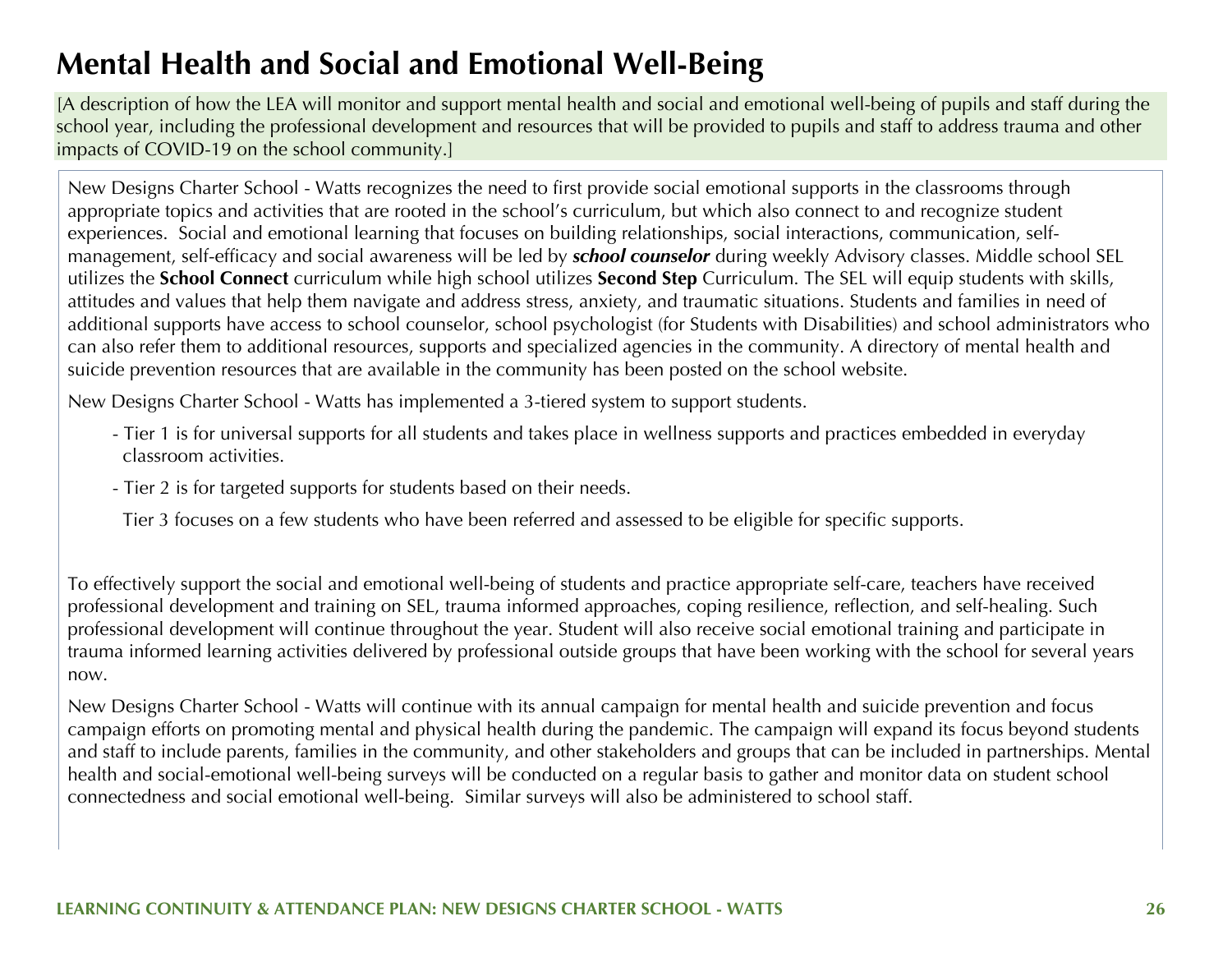Teachers will receive training on suicide prevention, child abuse reporting, crises response procedures, and understanding, recognizing, and appropriately responding to the effects of all types of trauma.

NDCS - Watts will therefore provide administrators, teachers, staff and students with training and resources on how to deal with the trauma and stress arising from COVID-19. NDCS -Watts will partner with A Thousand Joys, and organization that provides personcentered trauma informed strategies to students and staff.

NDCS -Watts will provide professional development and resources to its personnel to support the distance learning program, including technological support. One of the key areas NDCS- Watts has included in the list of expectations that students and families should have of distance learning is professional development and support for educators. Specifically, families and students should expect that all educators are provided professional development on the strategies needed to deliver high-quality instruction and on the its learning management system (Google Classroom, power school, and zoom) to provide students access to learning grounded in the essential standards.

New Designs Charter School - Watts has provided staff-wide social emotional training; and access to supports to help them manage emotions, show empathy and help develop positive environments in which students are encouraged to thrive in positive ways even when situations and circumstances are trying. Training was provided by professional experts in social emotional health and education who (a) focused on the social emotional health of the staff and (b) on providing staff with strategies and resources to maintain and improve the social emotional well-being of their students. Teachers and staff were given strategies and toolkits for self-care and the social emotional care of their students.

Social emotional wellness surveys will also be administered regularly to staff, students and parent. The School's Administrative team will conduct weekly check-ins for all teachers; the Dean will conduct weekly check-in for non-certificated staff. Our staff meetings will also incorporate mindfulness activities. The Administrative team will provide all with self-care practices mental health resources offered by the county and community based mental health services. Human resources has also outreached to Kaiser Permanente our health care provider for additional supports related to social-emotional well-being and mental health.

## **Pupil and Family Engagement and Outreach**

[A description of pupil engagement and outreach, including the procedures for tiered reengagement strategies for pupils who are absent from distance learning and how the LEA will provide outreach to pupils and their parents or guardians, including in languages other than English, when pupils are not meeting compulsory education requirements, or if the LEA determines the pupil is not engaging in instruction and is at risk of learning loss.]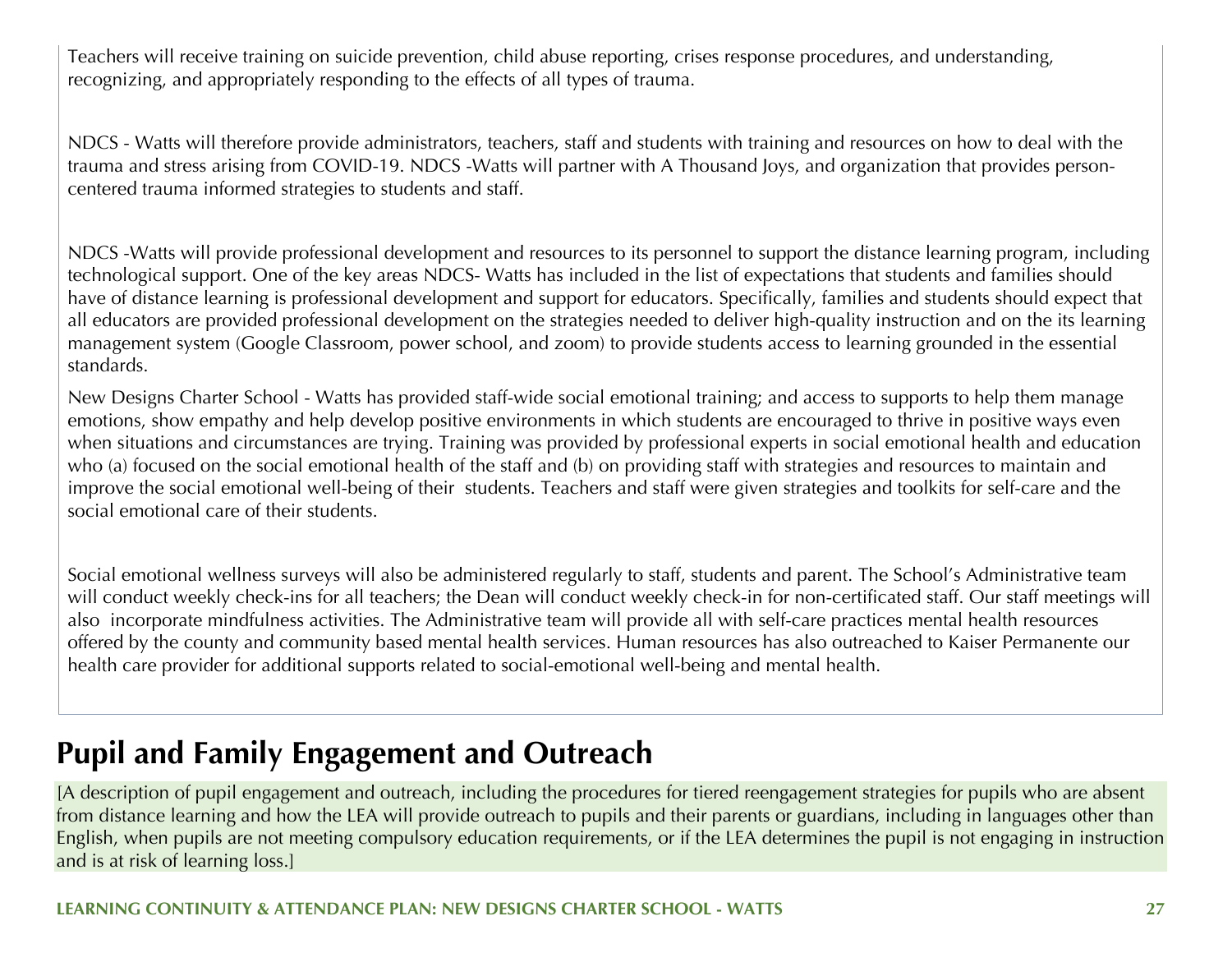New Designs Charter School - Watts will communicate with parents/families/guardians using Blackboard and by phone; and teachers will communicate with all families on a weekly basis that will be documented in the Weekly Report as required by SB98 for the 2020- 21 school year.

New Designs Charter School - Watts has developed *tiered reengagement strategies* that provides protocols to follow when students are absent in distance learning for 3+ school days or 60% of the instructional days in a school week per Senate Bill 98.

**Tier 1:** When a student is absent from any course during the day, the parent will be notified via Blackboard automated system. In addition, the Office Manager will contact parent and document the call and identify root cause for the absence.

**Tier 2:** When a student is absent for 2 days, the Dean of students will contact the parent and schedule a Parent Conference to determine the underlying cause of the absence and inform the parent and student of the impact of absences. The Dean will document the Parent Conference and inform the Principal. All efforts must be made by the Principal and the Dean to address any underlying problem that is impacting the student's attendance. The School Counselor will be notified if the root cause is a result of mental health or social emotional needs.

**Tier 3:** When a student is absent for 3 days or 60% of the instructional time per week, the Dean of will inform the Principal and contact the parent. The Dean will follow-up with the parent daily, and the Counselor will intervene to ensure the student is provided all necessary supports to participate in daily instruction. If the Dean is unable to contact the family, a home-visit will take place; in addition to a letter mailed home.

## **School Nutrition**

[A description of how the LEA will provide nutritionally adequate meals for all pupils, including those students who are eligible for free or reduced-price meals, when pupils are participating in both in-person instruction and distance learning, as applicable.]

New Designs Charter School - Watts (NDCS - Watts) has disseminated school lunch applications to all families to evaluate students' eligibility for free or reduced-priced meals to ensure all qualifying students are served.

NDCS – Watts will provide USDA nutritionally adequate meals for all pupils, including those students who are eligible for free or reduced-price meals. For students attending in-person instruction, meals will be provided in the classroom for breakfast and lunch.

Our school offers grab and go breakfast and lunch daily via curbside pick-up from 7am – 9am.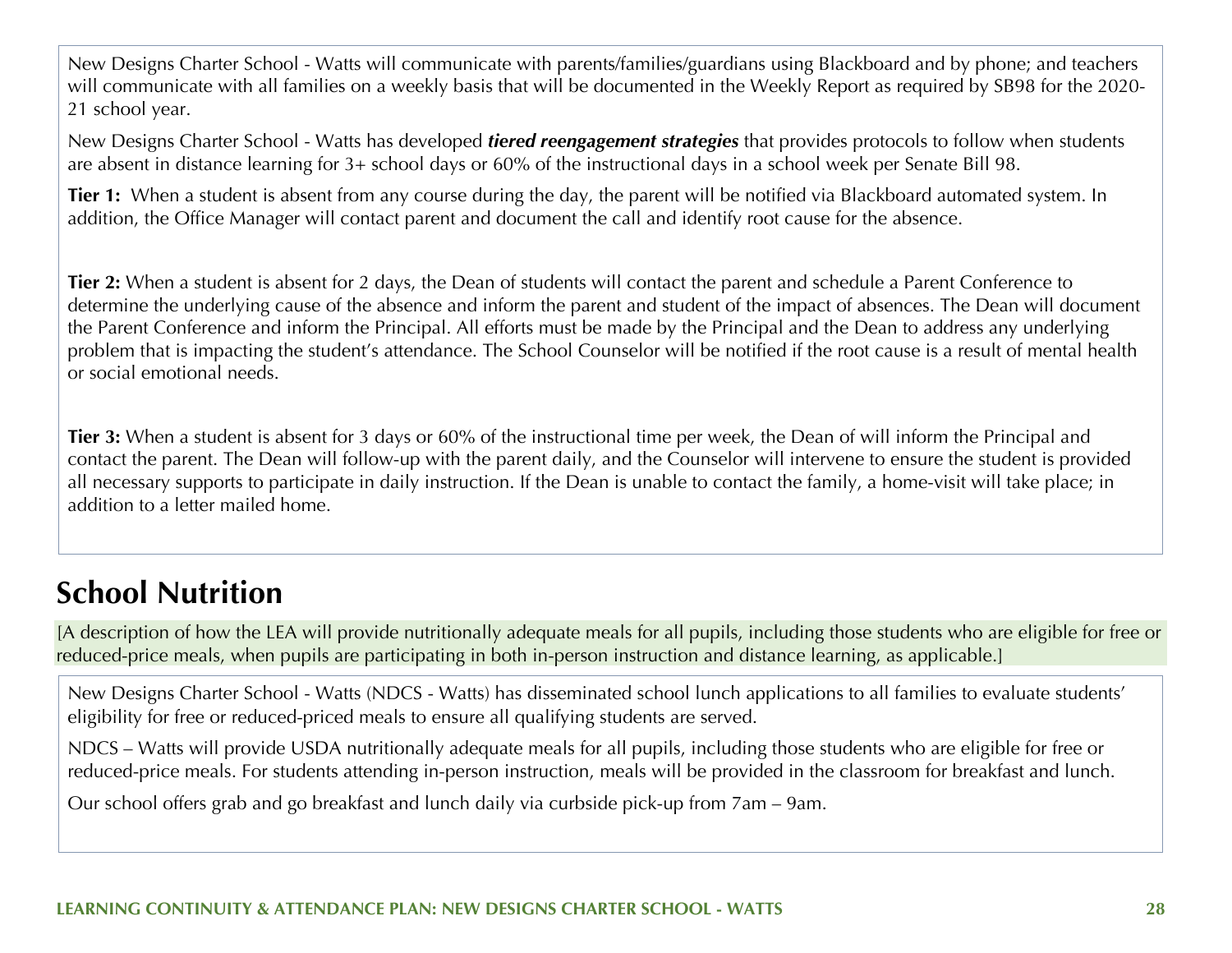## **Additional Actions to Implement the Learning Continuity Plan**

| <b>Section</b>                                     | <b>Description</b>                                                                                                                                                                                                                     | <b>Total Funds</b> | Contributing |
|----------------------------------------------------|----------------------------------------------------------------------------------------------------------------------------------------------------------------------------------------------------------------------------------------|--------------------|--------------|
| Mental Health & Social and Emotional<br>Well-Being | SEL Curriculum: School Connect for Middle School; Second<br>Step for High School                                                                                                                                                       | \$8,900            |              |
| Mental Health & Social and Emotional<br>Well-Being | Deans & Assistant Principals – lead the social-emotional<br>program, professional development for teachers; and Advisory;<br>and are in charge of SB98 attendance and participation tiered<br>reengagement strategies & implementation | \$262,453          |              |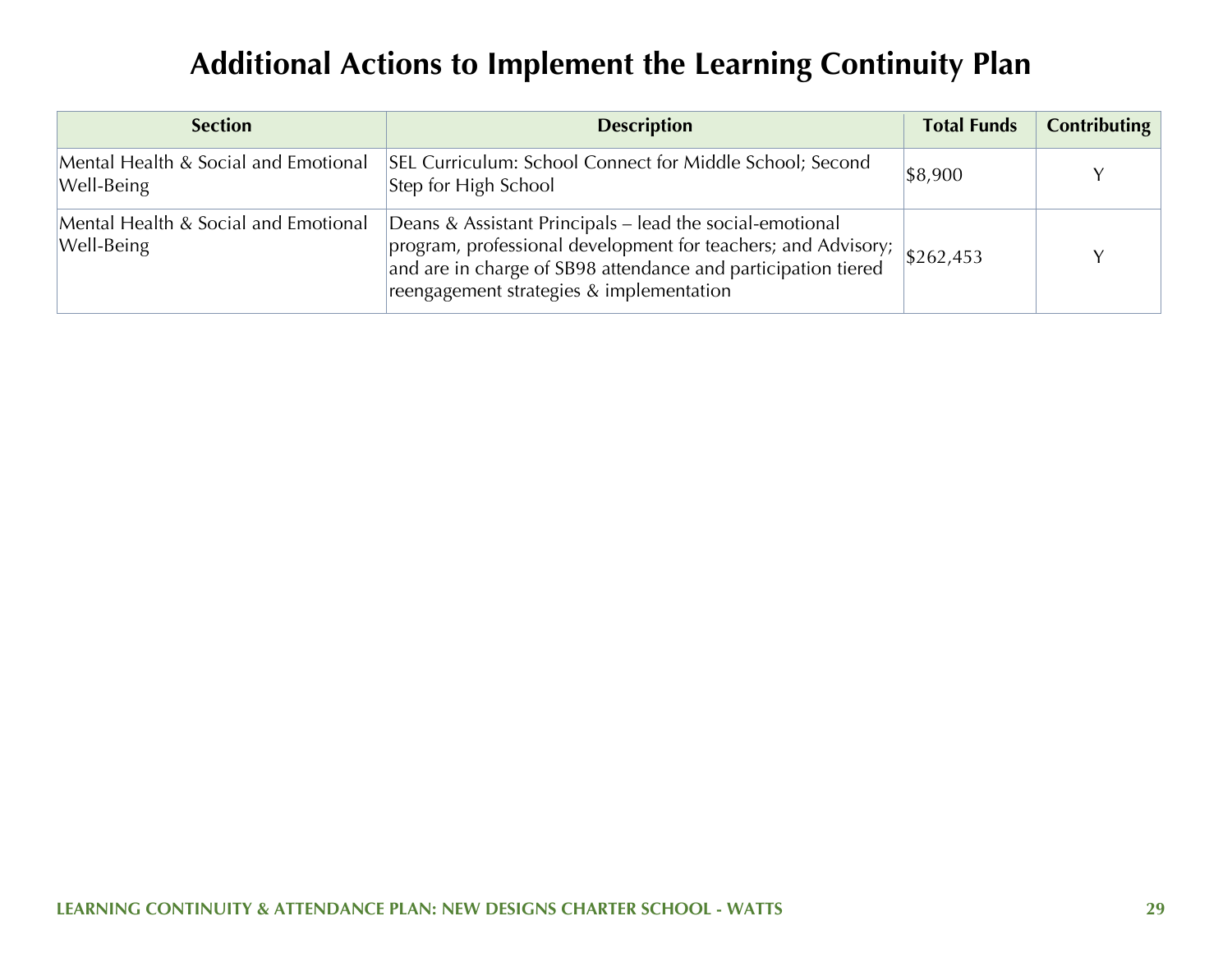## **Increased or Improved Services for Foster Youth, English Learners, and Low-Income Students**

| Percentage to Increase or Improve | Increased Apportionment Based on the Enrollment of Foster Youth, English Learners, and |
|-----------------------------------|----------------------------------------------------------------------------------------|
| <b>Services</b>                   | Low-Income students                                                                    |
| 31.86%                            | \$1,143,099                                                                            |

## **Required Descriptions**

[For the actions being provided to an entire school, or across the entire school district or county office of education (COE), an explanation of (1) how the needs of foster youth, English learners, and low-income students were considered first, and (2) how these actions are effective in meeting the needs of these students.]

New Designs Charter School - Watts (NDCS - Watts) is a grade 6-12 public charter school that serves a highly vulnerable community. NDCS- Watts has a student enrollment of unduplicated pupils in excess of 93% of the total enrollment. Unduplicated pupils are defined as a student in one of the following groups: eligible for free/reduced price meals, foster youth, and English Learner.

Our distance learning program and hybrid model (in-person/distance learning) for the 2020-21 school year was designed based on feedback from our stakeholders (parents, students, staff, teachers) and an analysis of multiple types of data including coursework, student participation rates, academic grades, analysis of student work, survey results, CCI & Graduation Rates, CA School Dashboard, assessment results including iReady (ELA & Math), Study Island, and Achieve 3000 that were administered in the 2019-20 school year.

We identified the need for significant academic support and intervention via a tiered model for all students; especially with our Unduplicated Pupils; and the addition of educators providing support in distance learning via push-in support; and the addition of an intervention block after every core subject with the classroom teacher. New Designs will implement the following actions and strategies to address learning loss and accelerate learning.

- All students will be assessed using *iReady ELA and Math* assessments, and Study Island at the beginning of the year, to assess for learning loss, differentiate instruction and to develop actionable growth targets and actions to further mitigate learning loss.
- All students in Middle School (grades 6-8), will be enrolled in an *Academic Enrichment (ACE)* course which is an ELA and/or Math intervention course where students use iReady. For Distance learning, this would take place during the periods labelled as "intervention."
- New Designs will also provide an *Extended Learning Academy* which consists of after-school tutoring; and Saturday Academy to support struggling students and further mitigate learning loss.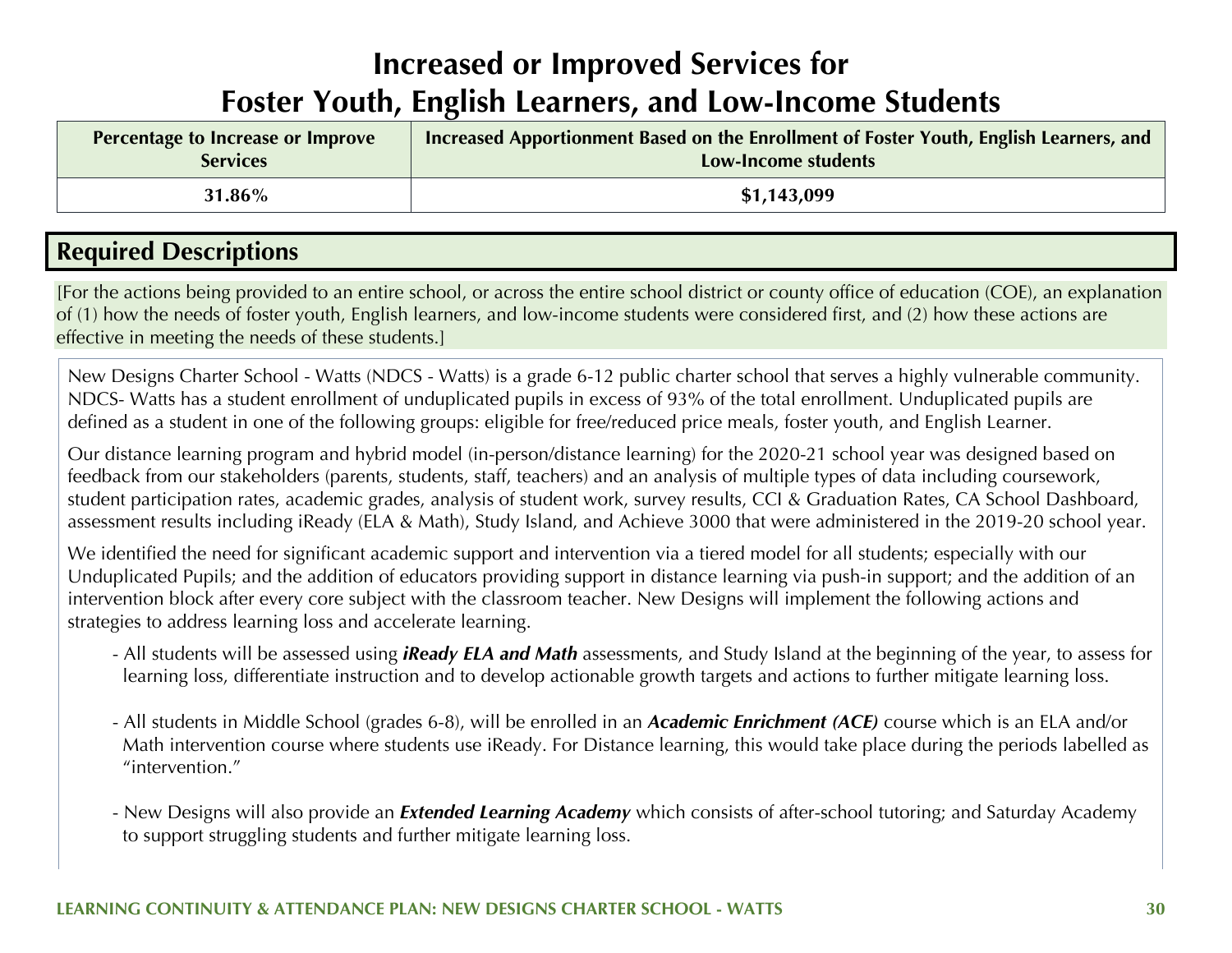- NDCS Watts will offer *winter intercession* for credit deficient high school students; and *summer school* for students to make up incomplete or failed courses.
- Our daily Instructional day for distance learning and in-person was specifically designed to address learning loss, support all students academically, and accelerate learning throughout the academic year with *intervention/support* embedded into the daily instructional schedule.
- For our high school students who are credit deficient, they will have access to *APEX online courses* for credit recovery.

New Designs Charter School - Watts has designed an Instructional day schedule that includes 4 core subjects taught synchronously each followed by an intervention/support class taught asynchronously. On Fridays students receive both synchronous and asynchronous instruction with a focus on ensuring students have met and understood the standards, with time for additional academic support and intervention.

NDCS – Watts students will be assessed using *iReady ELA and Math* assessments (Gr 6-8), and Study Island (Gr 6-12)at the beginning of the year, to assess for learning loss, differentiate instruction and to develop actionable growth targets and actions to further mitigate learning loss.

- *English language Arts*: New Designs Watts will utilize Study Island and iReady intervention programs during the school day (during the intervention block, that provides differentiated support for students.
- *Math:* New Designs will utilize Study Island and iReady intervention programs during the school day (during the intervention block, that provides differentiated support for students)
- *ELD:* Students will receive designated ELD; and additional academic support during the ELA support block with the teacher and Instructional Assistant. ELs will also utilize Achieve 3000 to improve reading comprehension and improve Reading Lexile Levels.

Social and emotional learning that focuses on building relationships, social interactions, communication, self-management, selfefficacy and social awareness will be led by *school counselor* during weekly Advisory classes. Middle school SEL utilizes the **School Connect** curriculum while high school utilizes **Second Step** Curriculum.